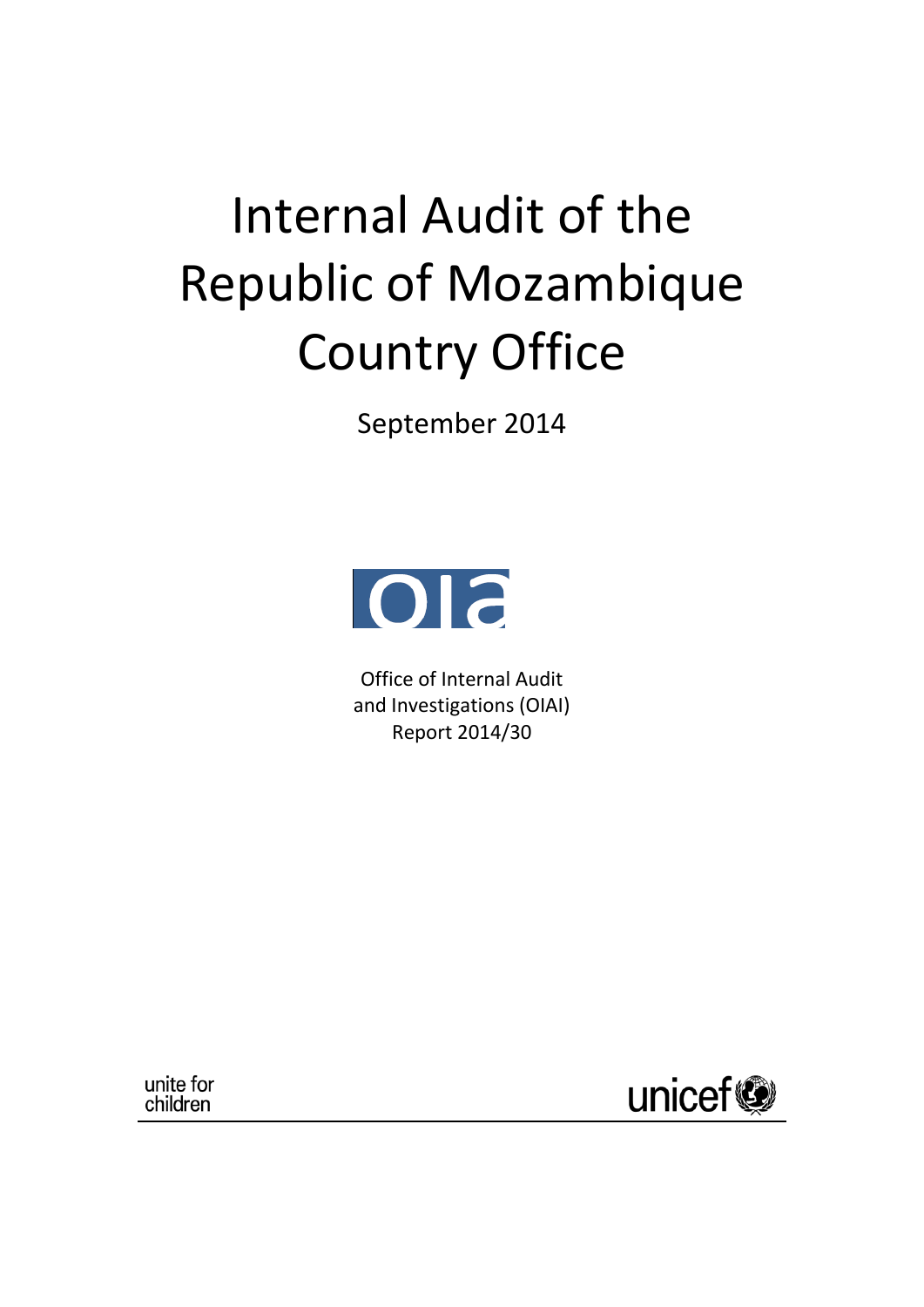# Summary

\_\_\_\_\_\_\_\_\_\_\_\_\_\_\_\_\_\_\_\_\_\_\_\_\_\_\_\_\_\_\_\_\_\_\_\_\_\_\_\_\_\_\_\_\_\_\_\_\_\_\_\_\_\_\_\_\_\_\_\_\_\_\_\_\_\_\_\_\_\_\_\_\_\_\_\_\_\_\_\_\_\_

The Office of Internal Audit and Investigations (OIAI) has conducted an audit of the Mozambique country office. The audit sought to assess the office's governance, programme management and operations support, and covered the period from January 2013 to 3 June 2014. The audit team visited the office from 4 to 27 June 2014.

The 2012-2015 country programme has six main programme components: *Child health and nutrition*; *Water, sanitation and hygiene*; *Basic education*; *Child protection*; *Communication, advocacy, participation and partnerships*; and *Social policy, planning, information and monitoring*. The total approved budget for the country programme is US\$ 228 million, of which US\$ 64 million is regular resources (RR) and US\$ 164 million is other resources (OR). RR are core resources that are not earmarked for a specific purpose, and can be used by UNICEF wherever they are needed. OR are contributions that may have been made for a specific purpose such as a particular programme, strategic priority or emergency response, and may not always be used for other purposes without the donor's agreement. An office is expected to raise the bulk of the resources it needs for the country programme itself (as OR), up to the approved budget ceiling.

The country office is in the capital, Maputo; there are no zone offices. As of May 2014, the country office had 139 approved posts, of which 42 were for international professionals, 40 for national officers and 57 for general service staff. Total allotments were US\$ 46 million in 2012 and US\$ 59 million in 2013. Total expenditure was US\$ 46 million in 2012 and US\$ 58.2 million in 2013.

#### Action agreed following the audit

In discussion with the audit team, the country office has agreed to take a number of measures. Two are being implemented as high priority – that is, to address issues that require immediate management attention. They are as follows.

- Improve management of the Harmonized Approach to Cash Transfers (HACT) by: undertaking micro-assessments of implementing partners; developing and implementing a comprehensive assurance plan; and following up on the progress of implementation of the recommendations arising from the micro-assessments.
- Review and reinforce the processes related to payment and liquidation of cash transfers.

#### Conclusion

Based on the audit work performed, OIAI concluded at the end of the audit that, subject to implementation of the agreed actions described, the controls and processes over the country office were generally established and functioning during the period under audit.

The Mozambique country office and OIAI intend to work together to monitor implementation of the measures that have been agreed.

| Office of Internal Audit and Investigations (OIAI) |  |  | September 2014 |
|----------------------------------------------------|--|--|----------------|
|----------------------------------------------------|--|--|----------------|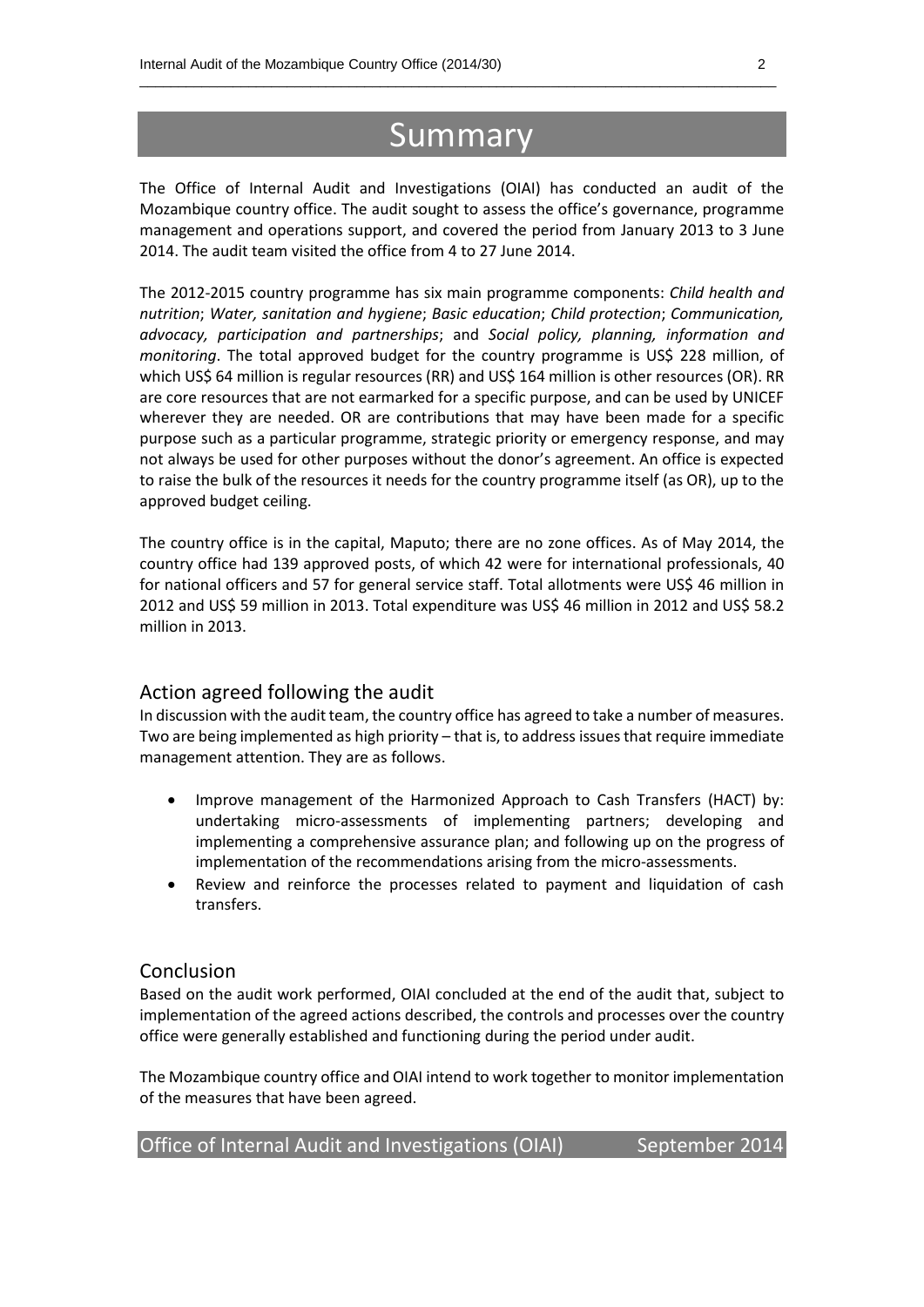# Contents

| <b>Summary</b>                                                     |                |
|--------------------------------------------------------------------|----------------|
| <b>Objectives</b>                                                  | 4              |
| <b>Observations</b>                                                | 4              |
| Governance                                                         | 4              |
| Assignment of authorities                                          | 5              |
| Functioning of advisory teams                                      | 6              |
| Governance: Conclusion                                             | $\overline{7}$ |
| <b>Programme management</b>                                        | 8              |
| Workplans and results                                              | 8              |
| Alignment of inputs to workplans                                   | 9              |
| Harmonized Approach to Cash Transfers (HACT)                       | 10             |
| Accounting of cash transfers by implementing partners              | 12             |
| Programme monitoring                                               | 13             |
| Evaluation                                                         | 14             |
| Programme management: Conclusion                                   | 15             |
| <b>Operations support</b>                                          | 16             |
| Vendor master records                                              | 16             |
| Management of direct cash transfers                                | 18             |
| Human resources management                                         | 19             |
| Management of programme supplies                                   | 21             |
| Access to ICT resources                                            | 22             |
| Operations support: Conclusion                                     | 22             |
| Annex A: Methodology, and definition of priorities and conclusions | 23             |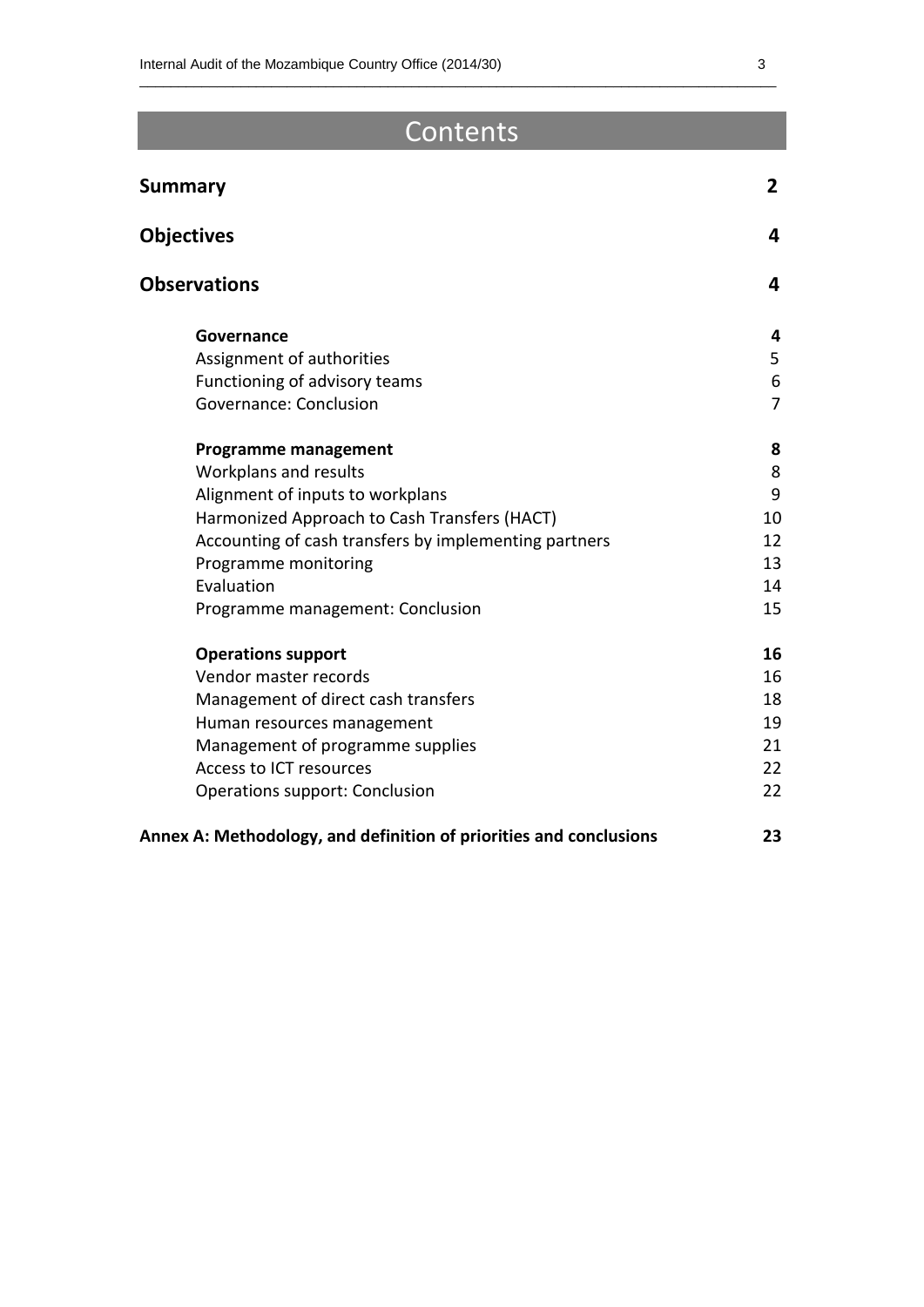# **Objectives**

\_\_\_\_\_\_\_\_\_\_\_\_\_\_\_\_\_\_\_\_\_\_\_\_\_\_\_\_\_\_\_\_\_\_\_\_\_\_\_\_\_\_\_\_\_\_\_\_\_\_\_\_\_\_\_\_\_\_\_\_\_\_\_\_\_\_\_\_\_\_\_\_\_\_\_\_\_\_\_\_\_\_

The objective of the country-office audit is to provide assurance as to whether there are adequate and effective controls, risk-management and governance processes over a number of key areas in the office.

The audit observations are reported upon under three headings: governance, programme management and operations support. The introductory paragraphs that begin each of these sections explain what was covered in that particular area, and between them define the scope of the audit.

# Audit observations

### 1 Governance

In this area, the audit reviews the supervisory and regulatory processes that support the country programme. The scope of the audit in this area includes the following:

- **Supervisory** structures, including advisory teams and statutory committees.
- **Identification** of the country office's priorities and expected results and clear communication thereof to staff and the host country.
- **Staffing structure** and its alignment to the needs of the programme.
- **Performance measurement**, including establishment of standards and indicators to which management and staff are held accountable.
- **Delegation** of authorities and responsibilities to staff, including the provision of necessary guidance, holding staff accountable, and assessing their performance.
- **Risk management,** the office's approach to external and internal risks to achievement of its objectives.
- **Ethics**, including encouragement of ethical behaviour, staff awareness of UNICEF's ethical policies and zero tolerance of fraud and corruption, and procedures for reporting and investigating violations of those policies.

All the above areas were covered in this audit.

 $\overline{a}$ 

The audit found that controls were functioning well over a number of areas. The office structure was aligned to the needs of the country programme. The office had analyzed its workload to improve effectiveness and productivity, and to reduce costs. It had also defined its management and programme priorities, with specified outputs/targets and assigned responsibilities. Their status was reviewed during country management team (CMT) meetings.

The office had conducted a risk and control self-assessment (RCSA),<sup>1</sup> and had updated its risk profile in March 2014. This included drawing up an action plan with measures to mitigate the risks identified, with assigned responsibilities and due dates. At the time of the audit,

<sup>1</sup> Under UNICEF's Enterprise Risk Management (ERM) policy, offices should perform a Risk and Control Self-Assessment (RCSA). The RCSA is a structured and systematic process for the assessment of risk to an office's objectives and planned results, and the incorporation of action to manage those risks into workplans and work processes. The risks and their mitigation measures are recorded in a risk and control library.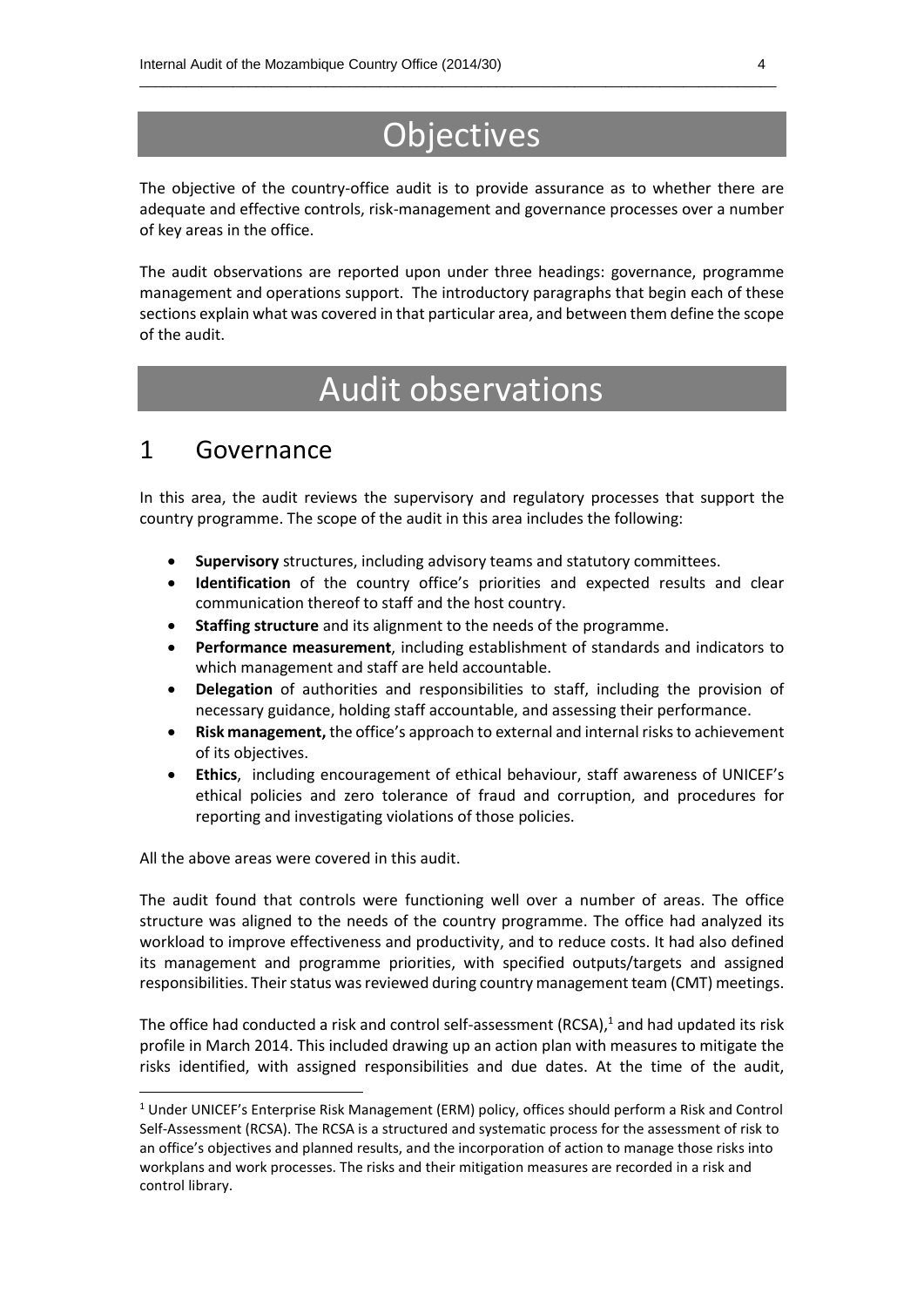implementation of the action plan was ongoing and monitored by the office.

New recruits received an appropriate induction and took their oaths of allegiance during the general staff meetings. They were oriented on office policies and procedures upon assumption of duties and a briefing on ethics. To reinforce ethics awareness, the office had made an online integrity awareness course mandatory for all staff in 2014. Staff performance was well managed, measured and reported through timely use of the Performance Appraisal System (PAS) and electronic PAS (e-PAS).

\_\_\_\_\_\_\_\_\_\_\_\_\_\_\_\_\_\_\_\_\_\_\_\_\_\_\_\_\_\_\_\_\_\_\_\_\_\_\_\_\_\_\_\_\_\_\_\_\_\_\_\_\_\_\_\_\_\_\_\_\_\_\_\_\_\_\_\_\_\_\_\_\_\_\_\_\_\_\_\_\_\_

However, the audit also noted the following.

#### Assignment of authorities

UNICEF's resource mobilization, budgeting, programming, spending and reporting are expected to be recorded in UNICEF's computerized management system, VISION, which was introduced in January 2012.

Access to VISION is given through the provisioning of a user identification (ID) that has "roles" assigned to it. Heads of Offices, and their delegates, approve the provisioning of VISION user IDs and their corresponding roles, using the guidelines in UNICEF Financial and Administrative Policy No. 1: *Internal Controls* and its supplements. Each office is also required to maintain a manual Table of Authority (ToA); the Head of the Office should review the ToA periodically (preferably quarterly) to confirm its continued accuracy and appropriateness. An understanding of these roles, and the responsibilities assigned to staff, is essential in approving role assignments.

The audit reviewed the VISION role mapping, ToA, and delegation of financial signing authority. It found that staff had been formally notified of, and had formally acknowledged their awareness of the responsibilities and accountabilities associated with them. The office periodically updated the ToA to reflect changes in the staffing. However, the audit also noted the following.

*Consistency between ToA and VISION:* The audit noted 21 inconsistencies between the responsibilities delegated in the ToA and the roles assigned in VISION. These inconsistencies would allow staff to perform roles for which they were not assigned or vice versa. For instance, the ToA delegated the roles of approving officer and travel administrator to the finance specialist and the chief of operations respectively, but their roles were not registered in VISION. On the other hand, the finance officer had been assigned the approving officer role in VISION although she was not delegated it in the ToA. At the completion of the audit, the office informed audit that it had corrected the inconsistencies between ToA and VISION.

*Segregation of duties:* In order to prevent error and fraud, certain roles should be segregated so that no one individual can have complete control of any transaction. However, some roles were not adequately segregated. For example, the senior finance assistant who had the bank reconciliation role (which allowed her to manually record and post bank statements) had also been assigned the role (general ledger L1) to post journal entries for adjusting any reconciling differences without anyone's knowledge. As per internal policy, adjusting entries should be done by someone other than the person performing the bank reconciliation. Likewise, the finance officer had the roles of authorizing, approving and paying officers.

The office was not aware of these cases since they were not identified as violations of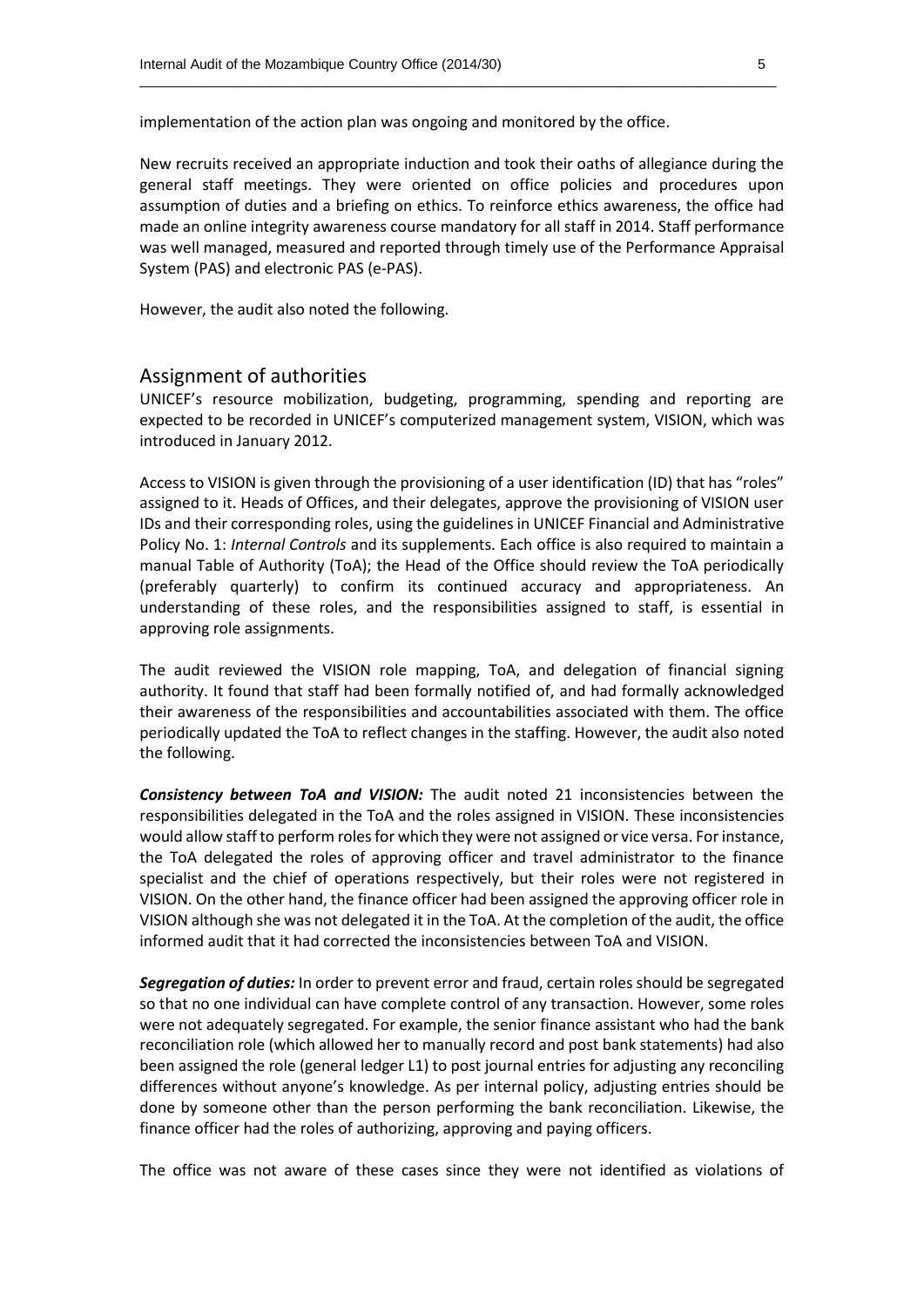segregation of duties in Approva.<sup>2</sup> The Approva rule book did not consider them as conflicts in segregation of duties. However, inadequate segregation of these roles increased the risk of inappropriate transactions.

\_\_\_\_\_\_\_\_\_\_\_\_\_\_\_\_\_\_\_\_\_\_\_\_\_\_\_\_\_\_\_\_\_\_\_\_\_\_\_\_\_\_\_\_\_\_\_\_\_\_\_\_\_\_\_\_\_\_\_\_\_\_\_\_\_\_\_\_\_\_\_\_\_\_\_\_\_\_\_\_\_\_

**Bank signatory panel:** A recently appointed staff member had been assigned as a paying officer and, hence, as a member of the bank signatory panel. While his assignment had been registered in VISION, the office had yet to notify the bank and provide the bank with his specimen signature. Should he sign any cheque or bank transfer letter, the bank would not honour it.

**Agreed action 1 (medium priority):** The office agrees to:

- i. Periodically review the registration of the table of authorities and the functional roles in VISION to ensure consistency with the delegated authorities and assigned roles.
- ii. Regularly review the delegated authorities and the mapping of functional roles in VISION to ensure adequate segregation of duties.
- iii. Update the office's bank signatory panel as changes are made in the assignment of paying officers.

Staff responsible for taking action: Chief of Operations Date by which action will be taken: November 2014

**Agreed action 2 (medium priority):** The Division of Financial and Administrative Management (DFAM) agrees to review the role design and/or update the Approva rule book to ensure that conflicts in the segregation of duties are appropriately noted and reported.

Staff responsible for taking action: Senior Adviser Finance, DFAM Date by which action will be taken: 30 June 2015

#### Functioning of advisory teams

**.** 

Country offices are expected to maintain appropriate teams and committees to monitor and guide their operations and the implementation of the country programme. The office had issued the terms of reference (ToR) of teams and committees such as the country management team (CMT), property survey board (PSB), contract review committee (CRC), and the programme cooperation agreement (PCA) peer review group. The terms of reference (ToR) specified, among other things, the purpose, functions and composition of the teams and committees. The CMT and PSB were operational and had been functioning in accordance with their respective ToR. However, the audit noted the following.

*PCA peer review group:* The PCA peer review group<sup>3</sup> did not meet as a committee, but used a mail poll whereby each member reviewed the PCA one after another and signed off on a routing slip. However, there was no evidence that the individual reviews had taken place, other than the signed routing slip (which in one case was not signed, and in any case did not state which PCA had been reviewed).

In general, the results of the review were not recorded and it was unclear how a reviewer's

 $<sup>2</sup>$  Approva is a software system used to manage user roles in VISION; among other functions, it</sup> provides an analysis and reporting of segregation of duties and justifications of exceptions.

 $3$  A PCA peer review group is composed of senior/mid-level programme and operations staff established to review, consider and endorse proposed/draft PCAs.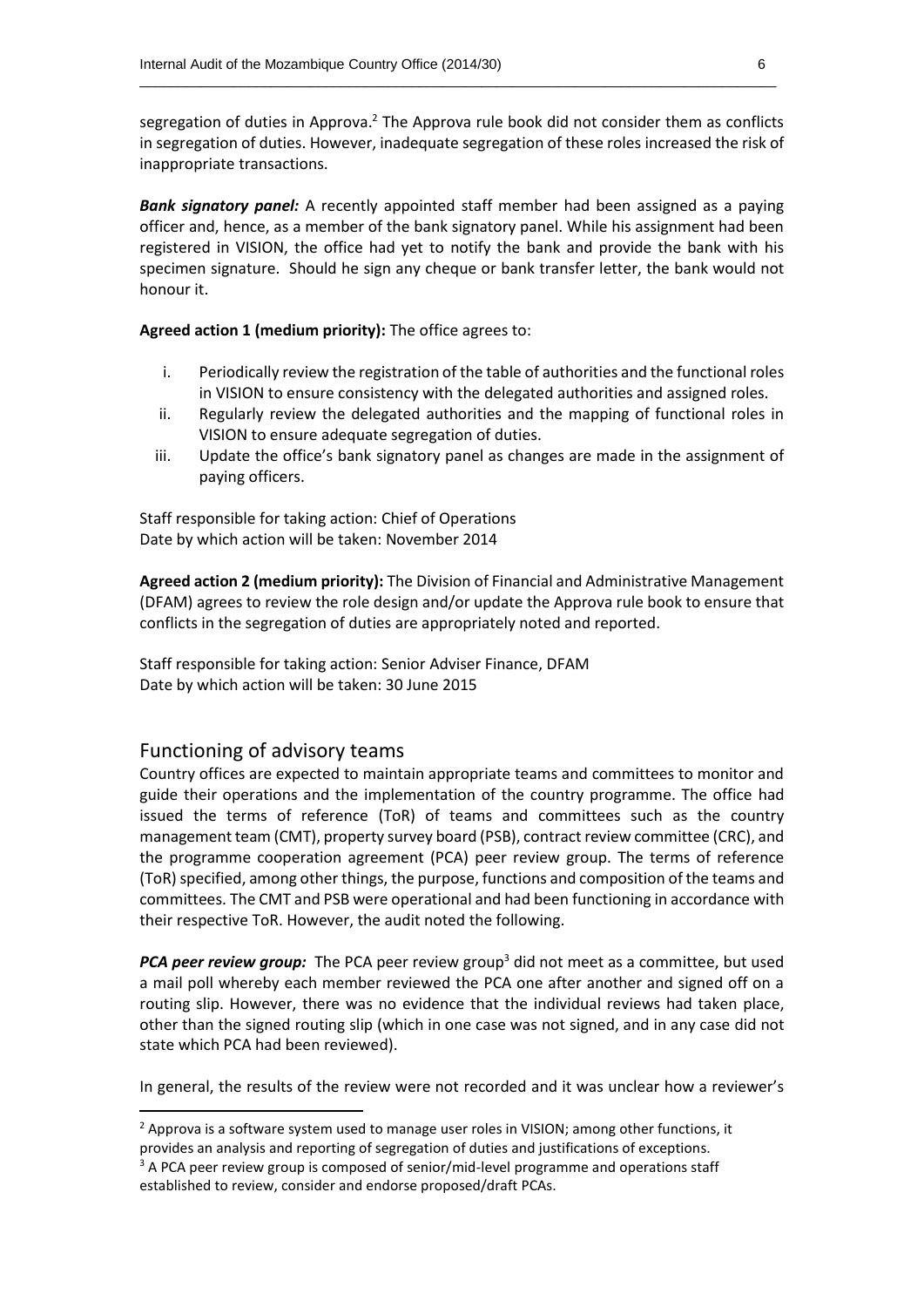comments and suggestions had been considered by other reviewers and collectively resolved. With the mail-poll method, there were no group discussions regarding the PCA itself, the related project proposal, the ToR, the budget or the NGO concerned.

\_\_\_\_\_\_\_\_\_\_\_\_\_\_\_\_\_\_\_\_\_\_\_\_\_\_\_\_\_\_\_\_\_\_\_\_\_\_\_\_\_\_\_\_\_\_\_\_\_\_\_\_\_\_\_\_\_\_\_\_\_\_\_\_\_\_\_\_\_\_\_\_\_\_\_\_\_\_\_\_\_\_

The audit also noted that the peer review group took an average 15 days (ranging from one day to more than two months) to complete its review process. The office had not set performance targets to judge the time it takes to finalize and conclude PCAs.

**Agreed action 3 (medium priority):** The office agrees to review the programme cooperation agreement (PCA) peer review process, ensuring that the review results are documented, and that PCA decisions benefit from the collective wisdom of the review panel; and set performance targets for the review and finalization of PCAs.

Staff responsible for taking action: Deputy Representative Date by which action will be taken: October 2014

#### Governance area: Conclusion

Based on the audit work performed, OIAI concluded at the end of the audit that the control processes over governance, as defined above, were generally established and functioning during the period under audit.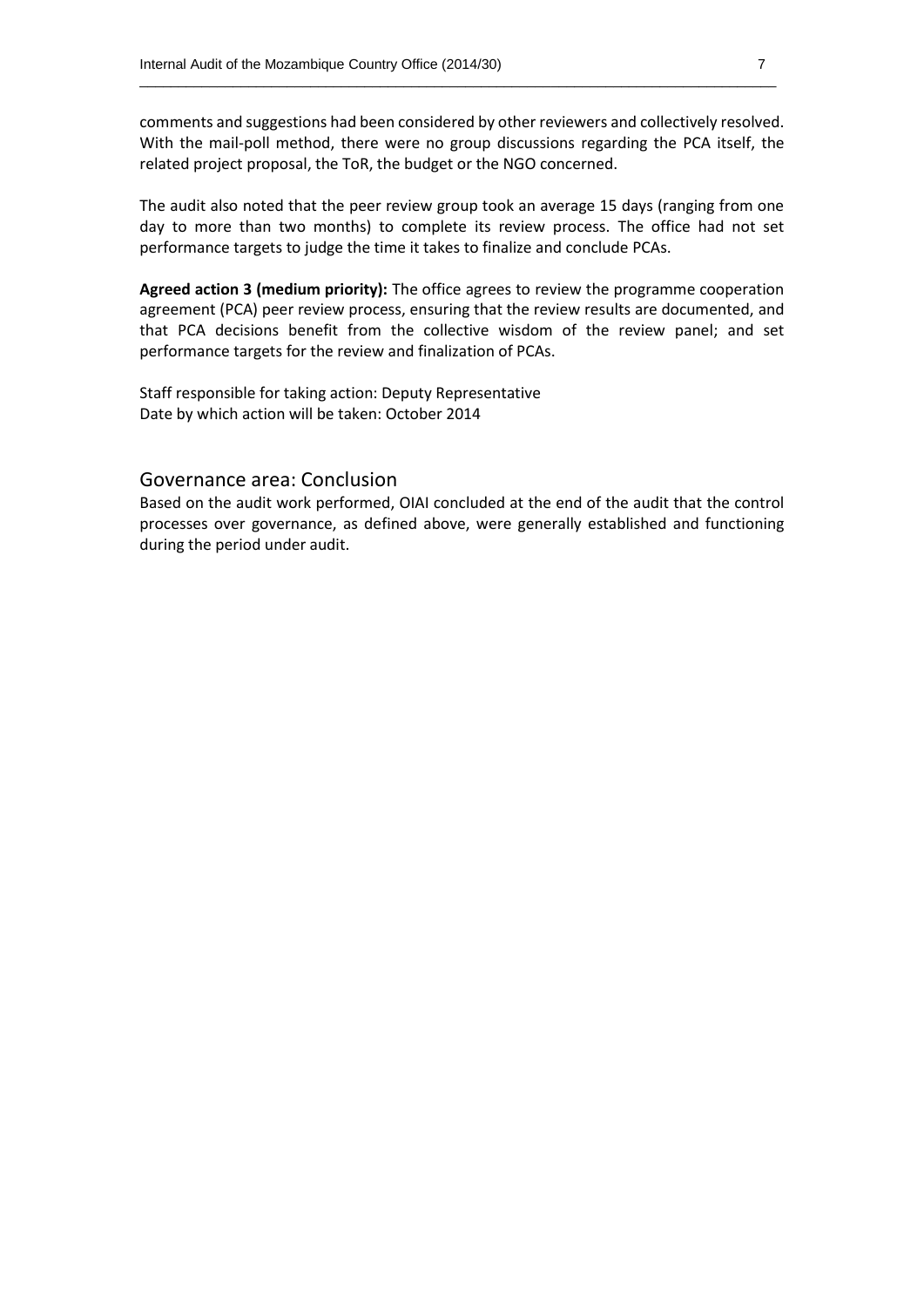### 2 Programme management

In this area, the audit reviews the management of the country programme – that is, the activities and interventions on behalf of children and women. The programme is owned primarily by the host Government. The scope of the audit in this area includes the following:

\_\_\_\_\_\_\_\_\_\_\_\_\_\_\_\_\_\_\_\_\_\_\_\_\_\_\_\_\_\_\_\_\_\_\_\_\_\_\_\_\_\_\_\_\_\_\_\_\_\_\_\_\_\_\_\_\_\_\_\_\_\_\_\_\_\_\_\_\_\_\_\_\_\_\_\_\_\_\_\_\_\_

- **Resource mobilization and management**. This refers to all efforts to obtain resources for the implementation of the country programme, including fundraising and management of contributions.
- **Planning**. The use of adequate data in programme design, and clear definition of results to be achieved, which should be specific, measurable, achievable, realistic and timebound (SMART); planning resource needs; and forming and managing partnerships with Government, NGOs and other partners.
- **Support to implementation**. This covers provision of technical, material or financial inputs, whether to governments, implementing partners, communities or families. It includes activities such as supply and cash transfers to partners.
- **Monitoring of implementation**. This should include the extent to which inputs are provided, work schedules are kept to, and planned outputs achieved, so that any deficiencies can be detected and dealt with promptly.
- **Evaluation**. The office should assess the ultimate outcome and impact of programme interventions and identify lessons learned.
- **Reporting.** Offices should report achievements and the use of resources against objectives or expected results. This covers annual and donor reporting, plus any specific reporting obligations an office might have.

All the above areas were covered in this audit.

The audit found that controls were functioning well over a number of areas. At the time of audit, the office had commissioned a situation analysis in time for the midterm review and for planning of the next country programme. There was a fundraising strategy for 2012-2015 country programme; it had been drawn up in 2012 and was being updated at the time of the audit.

The office had a process for ensuring timely reporting to donors. As of May 2014, all donor reports so far due in 2013-2014 had been sent on time.

However, the audit also noted the following.

#### Workplans and results

The office had developed the annual workplans (AWPs) jointly with implementing partners, and the latter had endorsed them in a timely manner. The workplans, which were aligned with country programme document approved by the Executive Board, outlined the expected results and planned activities, plus budgets, timeframes and implementing partners for each activity.

However, a number of results included the use of words, like "improved", "adequate", "good quality", and "strengthened", that were not specific, and were difficult to measure. Moreover, a review of the AWPs related to two significant programmes—*Child health* and *Nutrition and water, sanitation and hygiene* — noted that with several activities, it was unclear as to what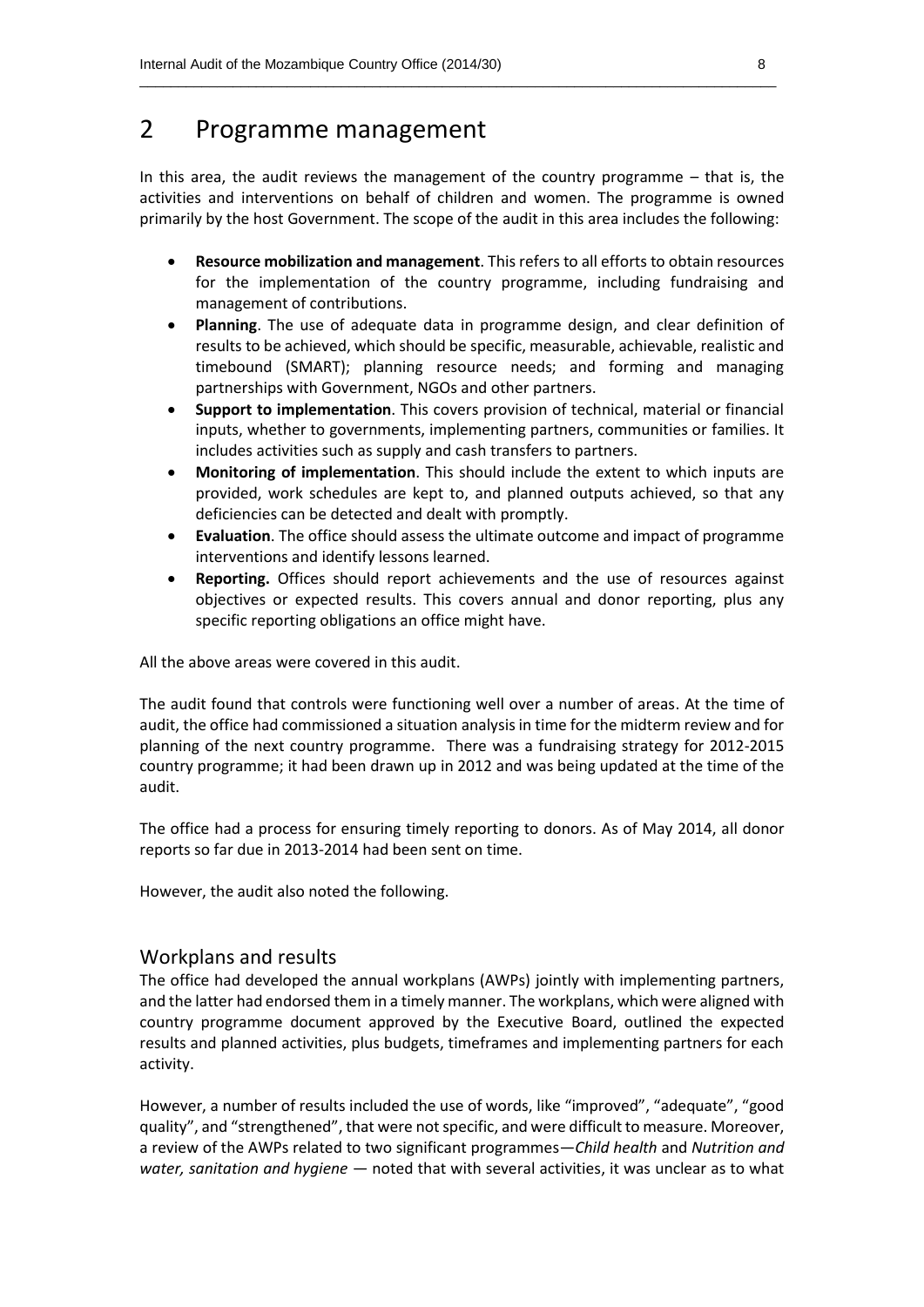exactly was to be done. Examples of these were "strengthen the implementation of mother/parent support groups and other groups for default tracing and other interventions focusing on linking health facilities and communities to increase adherence to EMTCT<sup>4</sup> interventions", "support to improved service delivery of the PRN<sup>5</sup> in selected provinces with emphasis on Zambézia and Tete", "strengthen community involvement in paediatric/adolescent care and treatment services focusing on linking health services with families and communities and on increasing service access and adherence". Further, in a few cases, the provision of supplies was considered as an activity in itself – although supplies are programme inputs, like cash transfers.

\_\_\_\_\_\_\_\_\_\_\_\_\_\_\_\_\_\_\_\_\_\_\_\_\_\_\_\_\_\_\_\_\_\_\_\_\_\_\_\_\_\_\_\_\_\_\_\_\_\_\_\_\_\_\_\_\_\_\_\_\_\_\_\_\_\_\_\_\_\_\_\_\_\_\_\_\_\_\_\_\_\_

In cases where the activities were to be implemented by multiple partners, the AWPs did not specify which one was responsible for which part of the activity or the corresponding resources that each partner was expected to receive. Although the budget for each of the activities was stipulated, the types of input/resources being committed were not.

The audit noted that results-based management had been included in training planned by the regional office for 2014. Twenty-nine staff members attended a programme planning process workshop in 2013.

**Agreed action 4 (medium priority):** The office agrees to establish rigorous quality assurance mechanisms to ensure that the expected results are specific, measurable, and describe the change expected to be brought about.

Staff responsible for taking action: Deputy Representative Date by which action will be taken: November 2014

#### Alignment of inputs to workplans

As noted above, the annual workplans (AWPs) that UNICEF offices draw up with their implementing partners should describe the activities to be implemented, the resources to be provided to the implementing partners, and the associated budget. These workplans should be the basis on which the implementing partners request cash transfers and programme supplies. For government partners, the activities are defined in annual workplans jointly developed with the office. For NGOs, the activities are established in workplans included in the PCAs signed with UNICEF.

Partners request cash transfers, and later liquidate them, using a form known as the FACE (funding authorization and certificate of expenditure) form. They should indicate on the FACE form the activities to be carried out as described in AWPs, and attach an itemized cost estimate of the activities to be funded. On receipt of the request for cash transfers, the programme staff are expected to review the FACE form to ensure alignment of the activities described in it with those in the AWPs. They should also ensure that the detailed cost/budget estimates for the resources requested are attached.

The audit reviewed samples of the FACE forms to see whether the workplans agreed between the office and the partners had indeed been used as the basis for requesting cash transfers. In 25 of the 30 sampled FACE forms, the requests did not reflect the activities in the agreed

**.** 

<sup>4</sup> EMCT: Elimination of Mother-to-Child Transmission (of HIV/AIDS).

<sup>5</sup> PRN: Nutrition Rehabilitation Programme (acronym from Portuguese *Programa de Reabilitação Nutricional*).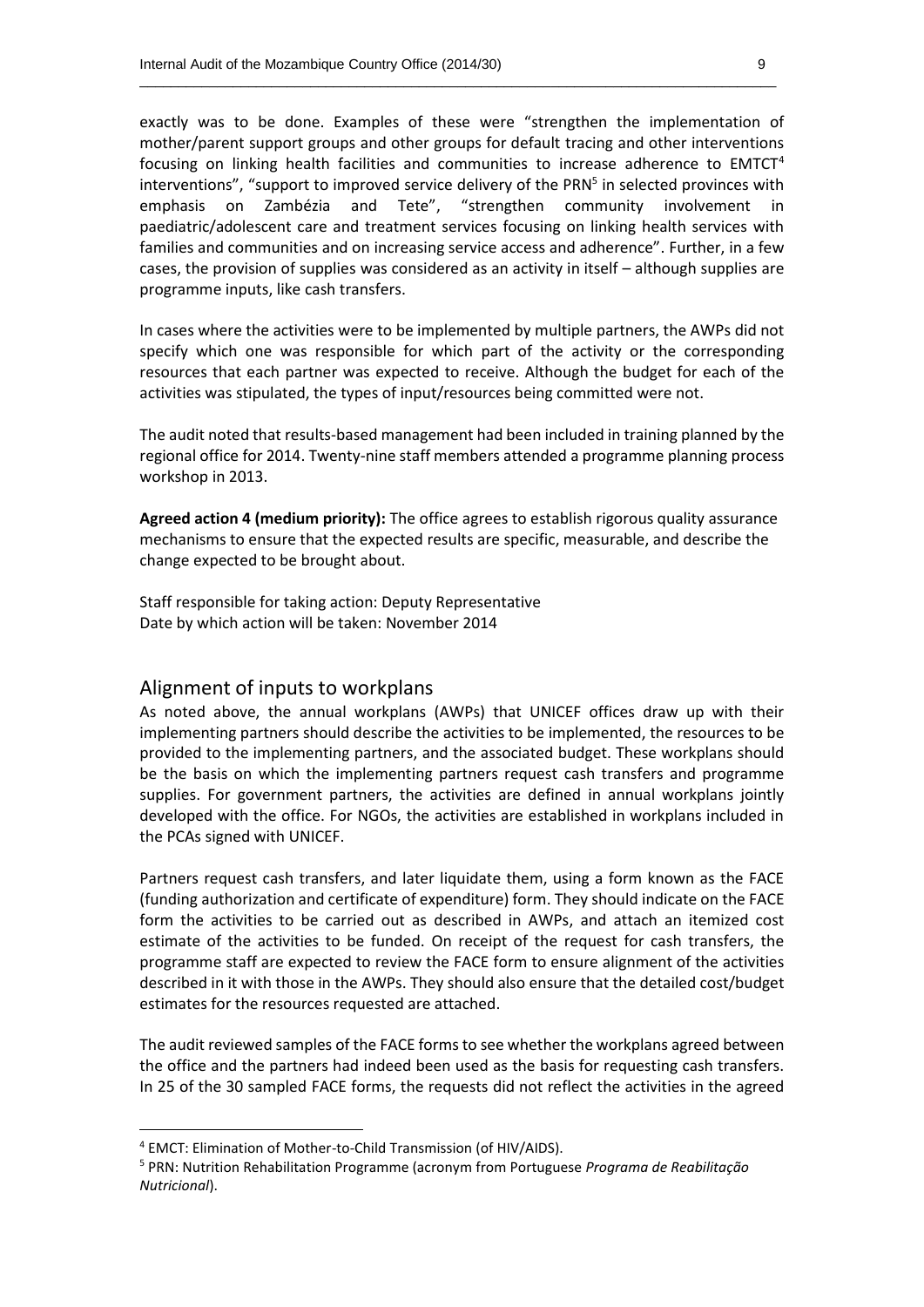workplans established in the PCAs signed with NGOs or annual workplans agreed with government partners. In 19 cases, the cost components or the budget items were presented in the requests, instead of the activities for which the amounts were being requested. (The audit also reviewed the cover memoranda that accompanied 25 of the 30 sampled FACE forms and noted that nine of them either did not directly relate to the activities in the AWP, or simply did not describe the activities at all.)

\_\_\_\_\_\_\_\_\_\_\_\_\_\_\_\_\_\_\_\_\_\_\_\_\_\_\_\_\_\_\_\_\_\_\_\_\_\_\_\_\_\_\_\_\_\_\_\_\_\_\_\_\_\_\_\_\_\_\_\_\_\_\_\_\_\_\_\_\_\_\_\_\_\_\_\_\_\_\_\_\_\_

This creates a risk that activities implemented might be other than those in the approved workplans. It also makes it harder to liquidate the direct cash transfers (DCTs) and monitor implementation, as the reporting of expenditures and field monitoring are carried out against the activities and cash transfers listed in the FACE form – and these differed from those in the workplans.

**Agreed action 5 (medium priority)**: The office agrees to:

- i. Train implementing partners and office staff on relevant aspects of requests for cash transfers (see also agreed action 11, p19 below).
- ii. Establish rigorous oversight mechanisms to ensure that requests for cash transfers submitted by the implementing partners are in accordance with the agreed/approved workplans.

Staff responsible for taking action: HACT Focal Point/Representative Date by which action will be taken: December 2014

#### Harmonized Approach to Cash Transfers (HACT)

Offices are required to implement the Harmonized Approach to Cash Transfers (HACT). With HACT, the office relies on implementing partners to manage and report on use of funds provided for agreed activities. This reduces the amount of supporting documentation UNICEF demands from the partner, thus cutting bureaucracy and transaction costs, while maintaining sufficient assurance on the use of funds.

HACT makes this possible by requiring offices to systematically assess the level of risk before making cash transfers to a given partner, and to adjust their method of funding and assurance practices accordingly. HACT therefore includes micro‐assessments of the individual implementing partners (both government entities and NGOs). There should also be a macroassessment of the country's financial management system. As a further safeguard, the HACT framework requires offices to carry out assurance activities regarding the proper use of cash transfers. Assurance activities are expected, at a minimum, to include spot checks, programme monitoring and scheduled audits. Implementing partners that have received more than US\$ 500,000 during the programme cycle are subject to at least one scheduled audit during the programme cycle.

HACT is also required for UNDP and UNFPA, and the agencies are meant to work together to implement it such as in the case of micro-assessment of partners that are common to more than one agency. However, in cases where UNICEF is unable to work effectively with other UN agencies on HACT implementation, an office is expected to make additional effort, with assistance from the Regional Office and the Division of Financial and Administrative Management (DFAM), to improve the management of HACT.

The UNICEF country office, together with UNDP and UNFPA, started the implementation of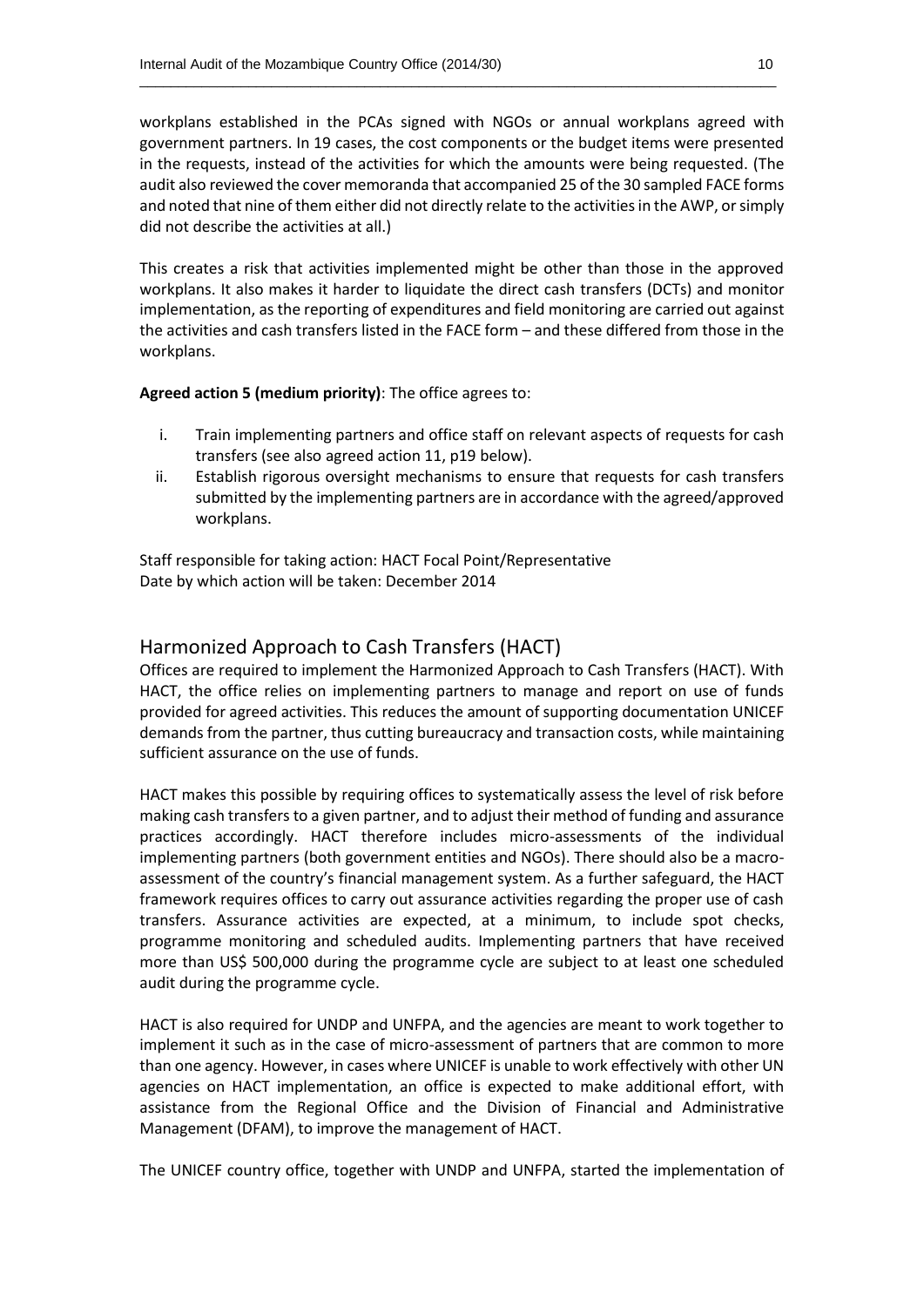HACT in 2007. The UNCT $<sup>6</sup>$  had commissioned an accounting firm to conduct a macro-</sup> assessment of Mozambique's public financial management system in 2010 in time for the development of the UNDAF<sup>7</sup> for the current (2012-2015) programme cycle.

\_\_\_\_\_\_\_\_\_\_\_\_\_\_\_\_\_\_\_\_\_\_\_\_\_\_\_\_\_\_\_\_\_\_\_\_\_\_\_\_\_\_\_\_\_\_\_\_\_\_\_\_\_\_\_\_\_\_\_\_\_\_\_\_\_\_\_\_\_\_\_\_\_\_\_\_\_\_\_\_\_\_

From the start of the current country programme in 2012 up to May 2014, the office's total cash transfers to implementing partners amounted to about US\$ 64.3 million, representing 53 percent of the office's total expenditure during the period. The audit reviewed the implementation of HACT and noted the following.

*Micro‐assessments*: During the period 2012-2013, the office, together with the UNCT, had commissioned micro-assessments of a number of implementing partners. However, the audit reviewed a sample of 30 payments to 29 partners (including 12 NGOs) and found that six of the partners had not been micro-assessed. Further, for those that had been, the office did not systematically use the results of the micro-assessments to decide which method to use for cash transfers, or choose the most appropriate assurance activities. Direct cash transfers (DCTs) were provided regardless of the risk ratings; according to the office, DCTs were usually the only viable method, as most partners lacked the resources to meet costs upfront and be reimbursed later.

Also, the accounting firm that carried out the micro-assessments reached risk ratings for the individual partners that did not clearly reflect the significant issues they had noted. They were also inconsistent. Of the 23 sampled partners assessed, 19 lacked an accounting system and used only Excel spreadsheets to record the expenditures; they had inadequate segregation of duties, and their records were not audited. Despite this, the accounting firm had rated the partners in question as either low or moderate risk. The then-current Framework for Cash Transfer to Implementing Partners stated that: "a 'low risk' rating indicates a well-developed financial system and functioning control framework. A 'significant risk' or 'high risk' rating is given if the system is more nascent and the control framework is inadequate to assure that cash transfers are used and reported as agreed with the Agencies."

*Assurance activities:* The audit sampled 13 liquidations of DCTs during the period 2013-2014. In all but one of these cases, the office had conducted programmatic monitoring of the activities for which the DCTs had been made. However, the office had done a spot check in only one of the 13 sampled DCT liquidations of various partners, and no audit had been conducted although a number of partners received over US\$ 500,000 in the programme cycle.

The office had yet to develop an assurance plan specifying the type, frequency and timing of assurance activities for each partner. According to the office, it had started to prepare a plan in early 2014, but held off pending release of agency-specific guidance related to the revised version of the HACT framework, which was released in February 2014. In the view of the audit, however, the office should have prepared and implemented an assurance plan using the prevailing guidance issued in 2005. (At the time of audit in June 2014, DFAM had yet to issue the revised guidance, but it did so on 1 August.)

*Capacity building:* In its micro-assessment reports, the accounting firm had detailed the issues

**.** 

<sup>6</sup> UNCT stands for UN Country Team, and is an internal UN term to refer to the joint meeting of all the UN agencies or bodies active in a given country. The UNCT is convened by the UN Resident

Coordinator. Its ToR, and division of responsibilities between agencies, vary from country to country. <sup>7</sup> The United Nations Development Assistance Framework (UNDAF) is a broad agreement between the UN as a whole and the government, setting out the latter's chosen development path, and how the UN will assist.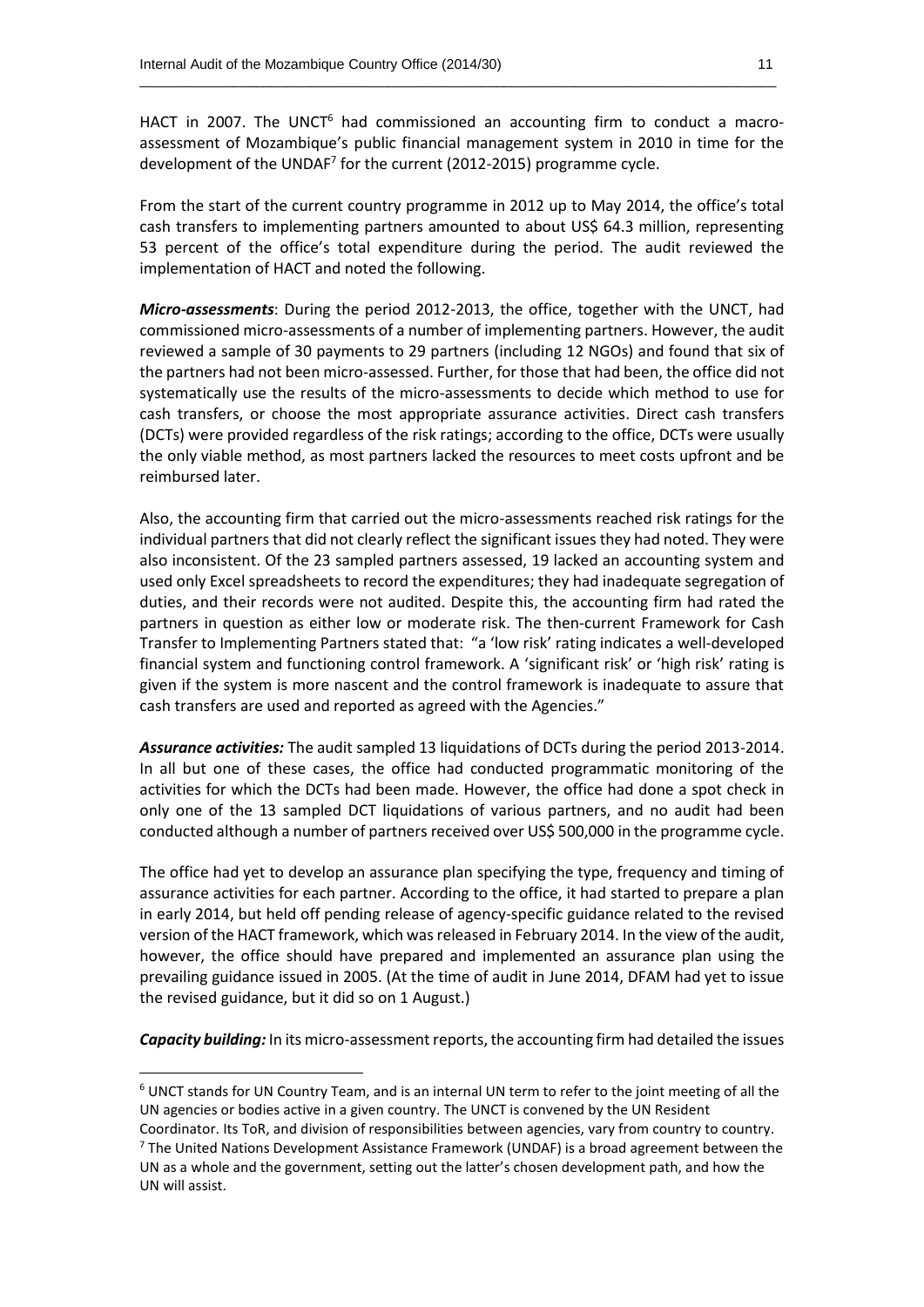found and noted its recommendations. These recommendations, if implemented, would strengthen the capacity of the partners assessed. However, these recommendations had not been followed up. In visits to four partners, the audit noted that the finance staff of two of them were not aware of the micro-assessment report. (See also the following observation, *Accounting of cash transfers by implementing partners*.)

\_\_\_\_\_\_\_\_\_\_\_\_\_\_\_\_\_\_\_\_\_\_\_\_\_\_\_\_\_\_\_\_\_\_\_\_\_\_\_\_\_\_\_\_\_\_\_\_\_\_\_\_\_\_\_\_\_\_\_\_\_\_\_\_\_\_\_\_\_\_\_\_\_\_\_\_\_\_\_\_\_\_

The office informed the audit that in May 2014 that it had contracted an accounting firm to build the capacity of one government ministry, including its provincial directorates, as well as all government implementing partners in the provinces of Tete and Zambézia, to improve their internal controls and financial management system. It also indicated that it intended to recruit a HACT Specialist under the supervision of the Deputy Representative to strengthen HACT implementation. Further, it accepted an NYHQ proposal, made through the regional office, to assist country offices in implementing HACT.

**Agreed action 6 (high priority)**: The office agrees to significantly improve the management of the Harmonized Approach to Cash Transfers (HACT). In particular, it agrees to:

- i. Identify implementing partners who are expected to receive more than US\$ 100,000 in the current programme cycle prior to initiating partnerships with them, and determine whether to micro-assess them. In the absence of a micro-assessment, the office agrees to consider the partners as high risk and increase its level of assurance activities accordingly in accordance with current standards.
- ii. Determine the most appropriate type of cash transfer for each implementing partner depending on risk level. If direct cash transfer is deemed the only viable option for implementing partners assessed as high or significant risk, it should be accompanied by an increase in the level of assurance activities.
- iii. Develop and implement a comprehensive assurance plan that includes scheduled and special audits, spot checks and programmatic monitoring of activities.
- iv. Follow up on the progress of implementation of the recommendations arising from each micro-assessment.
- v. Expedite the recruitment of the HACT Specialist.
- vi. Include HACT implementation and assurance activities as standing agenda items in the country management team meeting until HACT is fully implemented.

Staff responsible for taking action: Representative/Deputy Representative/HACT Focal Point Date by which action will be taken: December 2014

#### Accounting of cash transfers by implementing partners

The implementation of HACT requires implementing partners to maintain an adequate accounting system that "allows for the proper recording of financial transactions from UN Agencies, including the allocation of expenditures in accordance with the respective components, disbursement categories, and sources of funds". The audit reviewed whether implementing partners maintained an accounting system that contained sufficient books, records and controls to ensure the accuracy and reliability of UNICEF programme financial information and reporting. This should include ensuring that receipts and disbursements of UNICEF funds are properly identified and that budgetary allocations approved under each category are not exceeded.

The audit visited four implementing partners, selected on the basis of type of partner and the amount of cash transferred. The four partners included a government ministry, an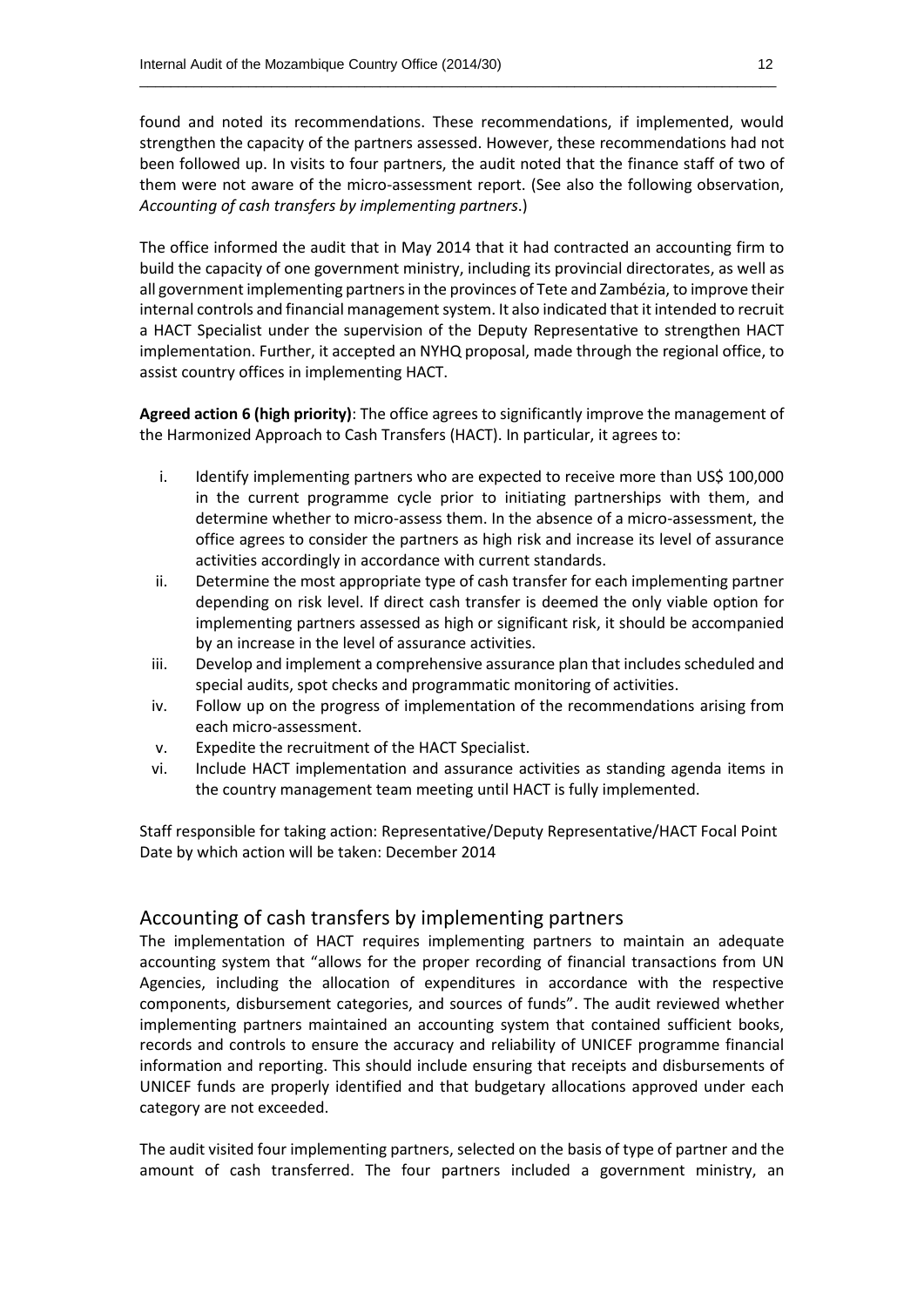international NGO, and two local NGOs. Each of them had received substantial cash transfers from UNICEF in 2013 and in 2014 up to May, ranging from almost US\$ 200,000 dollars to US\$ 2.7 million. The audit noted that the cash transfers received by the government ministry and the two local NGOs were recorded not in the statutory books of accounts, but in Excel worksheets. As such, this has significantly increased the risk of the transactions not being subjected to audit by external auditors. The international NGO did have an accounting system that distinctly classified the expenditures as related to the cash transfers received. However, the audit reviewed a FACE form the NGO had submitted to UNICEF and noted that it reported expenditures that were US\$ 6,258 more than the recorded amount.

\_\_\_\_\_\_\_\_\_\_\_\_\_\_\_\_\_\_\_\_\_\_\_\_\_\_\_\_\_\_\_\_\_\_\_\_\_\_\_\_\_\_\_\_\_\_\_\_\_\_\_\_\_\_\_\_\_\_\_\_\_\_\_\_\_\_\_\_\_\_\_\_\_\_\_\_\_\_\_\_\_\_

**Agreed action 7 (medium priority)**: The office agrees to:

- i. In coordination with the UN County Team, pursue with the implementing partners the institution of accounting systems and the recording of cash-transfer transactions in statutory books of accounts.
- ii. Review the risks of partners that do not record cash-transfer transactions in statutory books of accounts; increase the frequency of financial spot checks; and consider conducting special audits in light of the significance of the amounts at risk and the results of the financial spot checks.

Staff responsible for taking action: Representative/Deputy Representative/HACT Focal Point Date by which action will be taken: December 2014

#### Programme monitoring

An office is expected to have effective processes for monitoring use of inputs and achievement of results by implementing partners. This should include monitoring work schedules, planned outputs and the use of inputs. The Mozambique office had various programme monitoring mechanisms that included, among others, field-monitoring visits by staff and partners, and reviews of progress by programme coordination meetings and the CMT. There were also midyear and annual reviews with implementing partners where risks and lessons learned were taken into account in planning for subsequent activities. However, the audit noted the following.

*Frequency of field trips:* Generally, only one or at most two trips were planned per programme staff member per quarter; three trips was rare. For some programme staff members, no trip was planned for the quarter. This frequency of field trips seemed low, given the risks associated with programme implementation as noted by the office in its risk and control selfassessment. It also failed to meet the office's own standard operating procedure on field travel, issued in September 2009; its benchmark for section chiefs and programme staff was a minimum of 12 trips of three days each (36 days) a year. The benchmark for all section staff was 15 trips of four days each (60 days) a year.

*Trip reports:* Trip reports were prepared, but there was no system for ensuring that all field trips were reported, recommendations were reviewed, and their implementation followed up. Major findings and recommendations from field trips were not systematically discussed in programme meetings. The trip reports were manually managed by each section, and although the audit was told that the trip reports were posted in the shared drive, only a few were.

These shortcomings significantly reduced the office's awareness of the implementation status of the planned activities and ultimately the achievement of results. The office stated that it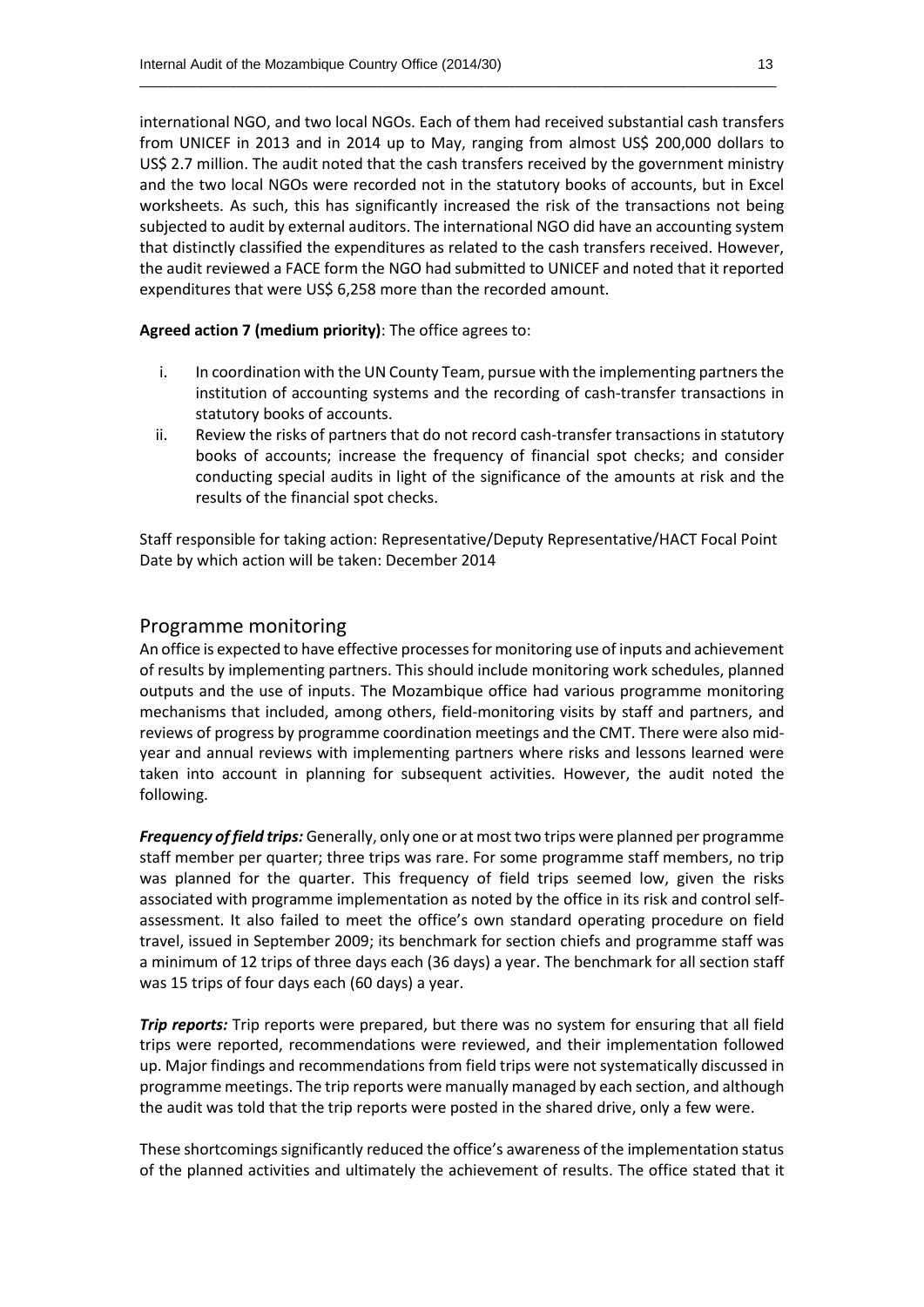was reviewing the frequency of field trips and strengthening the system to properly document, file and share significant outcomes of field monitoring.

\_\_\_\_\_\_\_\_\_\_\_\_\_\_\_\_\_\_\_\_\_\_\_\_\_\_\_\_\_\_\_\_\_\_\_\_\_\_\_\_\_\_\_\_\_\_\_\_\_\_\_\_\_\_\_\_\_\_\_\_\_\_\_\_\_\_\_\_\_\_\_\_\_\_\_\_\_\_\_\_\_\_

**Agreed action 8 (medium priority)**: The office agrees to expedite the review of fieldmonitoring process and procedures and implementation of its recommendations. The review should cover, among other things, the standard frequency of field trips in the context of the Harmonized Approach to Cash Transfers (HACT)(see also agreed action 6 on HACT, p12 above), and the systematic documentation, filing, sharing and follow-up of significant results and recommendations.

Staff responsible for taking action: Deputy Representative Date by which action will be taken: October 2014

#### Evaluation

**.** 

Country offices are expected to evaluate important components of the country programme so as to inform future programme design. Evaluations should be strategically selected and adequate human and financial resources allocated. Their findings should be fully considered and a management response prepared to any recommendations, and appropriate action taken.

At the beginning of the country programme in 2012, the office had identified and planned two evaluations – of Child-Friendly schools, and final evaluation of One Million Initiative.<sup>8</sup> The first evaluation was completed in 2012. The second had started in 2013 as expected; so far, at the time of the audit, the data collection had been completed as planned. Progress was monitored by the office.

The evaluation of Child-Friendly Schools resulted in 14 recommendations that concerned a number of stakeholders, such as the Ministries of Education, Health, Women and Social Welfare, Public Service, and Transport and Communications. The UNICEF office management had responded to four recommendations that pertained to the office and identified eight action points. Six had been expected to be completed in 2013; at the time of audit (June 2014), however, only one of the eight had been implemented. The office did not monitor the implementation of the action points. The office explained that some of the actions points were superseded by a programme shift made during the mid-term review in late 2013. However, it acknowledged that it should have updated the action points.

**Agreed action 9 (medium priority)**: The office agrees to review its work process, and assign responsibility for the timely monitoring and implementation of management responses to evaluations and the related plan of action.

Staff responsible for taking action: Representative Date by which action will be taken: October 2014

 $8$  The One Million Initiative is a large-scale rural water, sanitation and hygiene (WASH) programme jointly implemented by the Government of Mozambique) and UNICEF, with financial support from the Government of the Netherlands).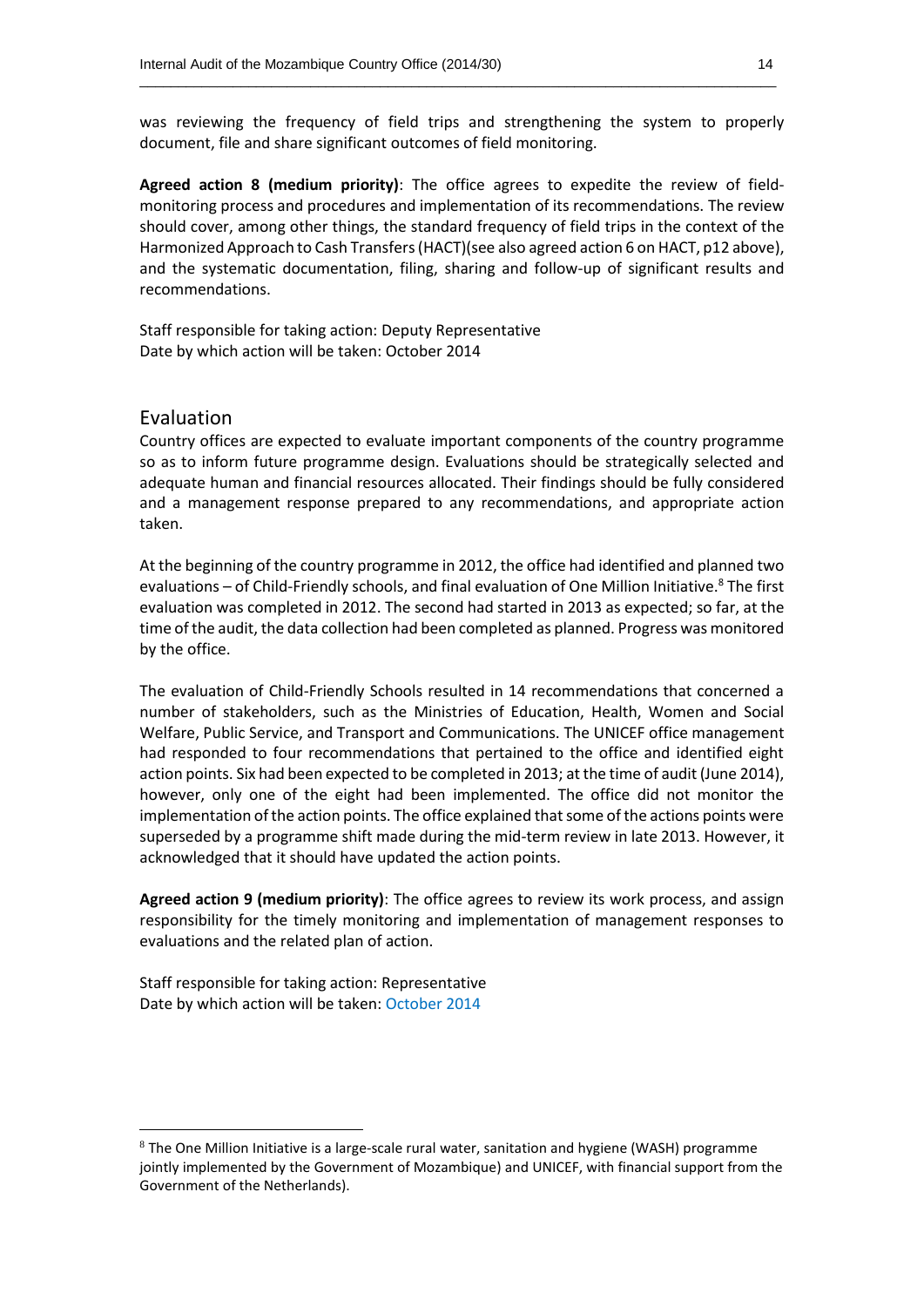#### Programme management: Conclusion

Based on the audit work performed, OIAI concluded at the end of the audit that, subject to implementation of the agreed actions described, the controls and processes over programme management, as defined above, were generally established and functioning during the period under audit.

\_\_\_\_\_\_\_\_\_\_\_\_\_\_\_\_\_\_\_\_\_\_\_\_\_\_\_\_\_\_\_\_\_\_\_\_\_\_\_\_\_\_\_\_\_\_\_\_\_\_\_\_\_\_\_\_\_\_\_\_\_\_\_\_\_\_\_\_\_\_\_\_\_\_\_\_\_\_\_\_\_\_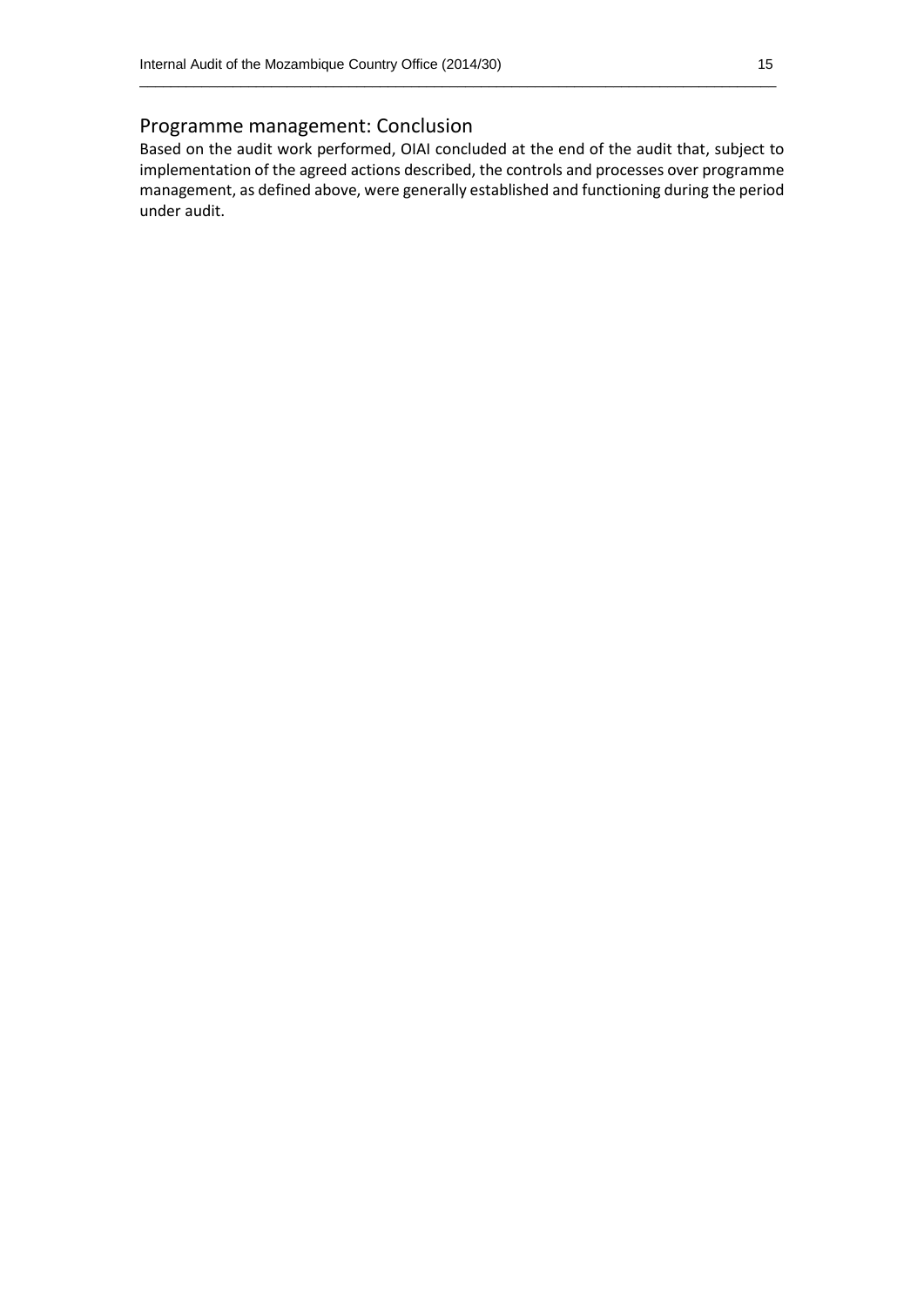### 3 Operations support

In this area the audit reviews the country office's support processes and whether they are in accordance with UNICEF Rules, Regulations, policies and procedures. The scope of the audit in this area includes the following:

\_\_\_\_\_\_\_\_\_\_\_\_\_\_\_\_\_\_\_\_\_\_\_\_\_\_\_\_\_\_\_\_\_\_\_\_\_\_\_\_\_\_\_\_\_\_\_\_\_\_\_\_\_\_\_\_\_\_\_\_\_\_\_\_\_\_\_\_\_\_\_\_\_\_\_\_\_\_\_\_\_\_

- **Financial management**. This covers budgeting, accounting, bank reconciliations and financial reporting.
- **Procurement and contracting.** This includes the full procurement and supply cycle, including bidding and selection processes, contracting, transport and delivery, warehousing, consultants, contractors and payment.
- **Asset management**. This area covers maintenance, recording and use of property, plant and equipment (PPE). This includes large items such as premises and cars, but also smaller but desirable items such as laptops; and covers identification, security, control, maintenance and disposal.
- **Human-resources management.** This includes recruitment, training and staff entitlements and performance evaluation (but not the actual staffing structure, which is considered under the Governance area).
- **Inventory management.** This includes consumables, including programme supplies, and the way they are warehoused and distributed.
- **Information and communication technology (ICT)**. This includes provision of facilities and support, appropriate access and use, security of data and physical equipment, continued availability of systems, and cost-effective delivery of services.

All the areas above were covered in this audit.

The audit found that controls were functioning well over a number of areas. Bank reconciliation statements were prepared and approved on time and reconciling items properly analysed and cleared.

The office had recently prepared a business continuity plan, which had been approved by the Representative. It had taken measures to ensure that information and communications (ICT) equipment in the server room was safeguarded against unauthorized access, physical hazards, and the impact of power loss.

Property, plant and equipment were adequately managed, tagged and accounted for. The responsibilities for custody, recording and physical verification were adequately segregated.

However, the audit also noted the following.

#### Vendor master records

UNICEF's Supply Manual and pertinent VISION guidance notes provide guidance for the creation, maintenance, and use of, and access to, vendor records in VISION. The creation of vendor master records should be done centrally by the designated staff member(s). The country office is also expected to ensure the completeness of the vendor's details in the master record – especially the payment transaction and the banking details, as this information is required for processing of payments. Duplicate vendor master records could provide erroneous information related to disbursements and liquidations of a vendor account, and increase the risk of overpayments or double payments. They may also allow implementing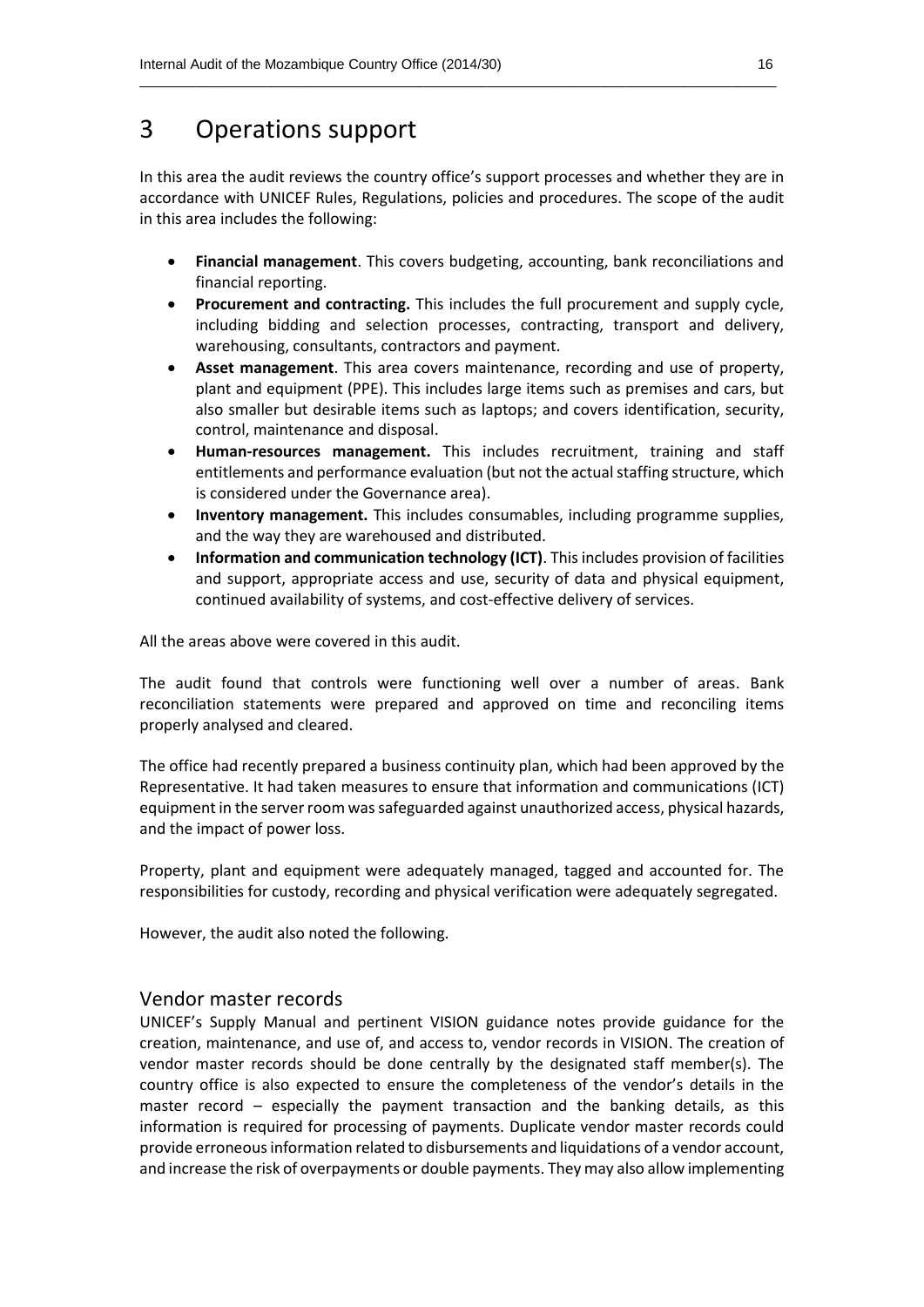partners to receive DCTs despite having previous cash transfers outstanding for more than six months.

\_\_\_\_\_\_\_\_\_\_\_\_\_\_\_\_\_\_\_\_\_\_\_\_\_\_\_\_\_\_\_\_\_\_\_\_\_\_\_\_\_\_\_\_\_\_\_\_\_\_\_\_\_\_\_\_\_\_\_\_\_\_\_\_\_\_\_\_\_\_\_\_\_\_\_\_\_\_\_\_\_\_

The office had formally assigned the role of maintaining vendor master records in VISION to two staff members. One of them was assigned to maintain the vendor master records related to implementing partners, while the other maintained records for supply and service providers, including both institutional and individual contractors.

The office had a process for the maintenance of vendor master records, but it did not systematically require implementing partners and other vendors to submit documentation to the office to confirm their existence and legitimacy. Neither did the process include systematic authentication of their bank accounts.

The audit also found that vendor master records were duplicated for 21 vendors, totalling 42 of the 1,153 vendor accounts. The 21 vendors included two former and three current staff members with duplicate vendor master records as staff members and consultants. The records had been created without ascertaining whether master records for those vendors had previously been created in the system. In one case, the duplication had occurred during the migration of data to VISION when it was introduced in 2012.

Duplicate vendor master records also arose from the lack of naming convention for vendor master records or the creation of separate master records for similar vendors, such as those implementing partners within the same sector of government but in different provinces/districts. Although the audit did not observe any duplicate payment due to the existence of multiple master records, the risk of duplicate payment or incorrect charges existed and had not been mitigated.

In addition to the 42 vendor master records that the audit noted to be duplicated, there were also 55 master records that the office had identified in VISION as not to be used. It had marked 34 of these 55 master records for deletion. Once the vendor master record is marked for deletion, UNICEF headquarters can delete them centrally. However, the office had not blocked them from being posted. For the remaining 21 duplicated records, the office changed the name to include a notation signifying that they were for deletion – but did not mark them for deletion and block them from being posted. Transactions could thus still be posted to the 55 records, even though the office had identified them as duplicates. After the audit mission, the office informed audit that it had conducted a review of the vendor master records and that duplicates had been blocked for posting and marked for deletion, where appropriate.

#### **Agreed action 10 (medium priority)**: The office agrees to:

- i. Revise, and provide guidance on, the process for requesting and creating vendor master records, to ensure that:
	- a. Adequate documentation is obtained to establish the legitimacy of the vendors and the validity of their bank accounts.
	- b. Before another vendor master record is created, there are checks to ensure there is no existing master record for that vendor in VISION.
- ii. Ascertain validity of vendors with multiple master records, and block and mark for deletion the master records which are considered invalid or duplicate.
- iii. Assign responsibilities and periodically review the vendor master records, in order to prevent duplications and ensure completeness and accuracy of records.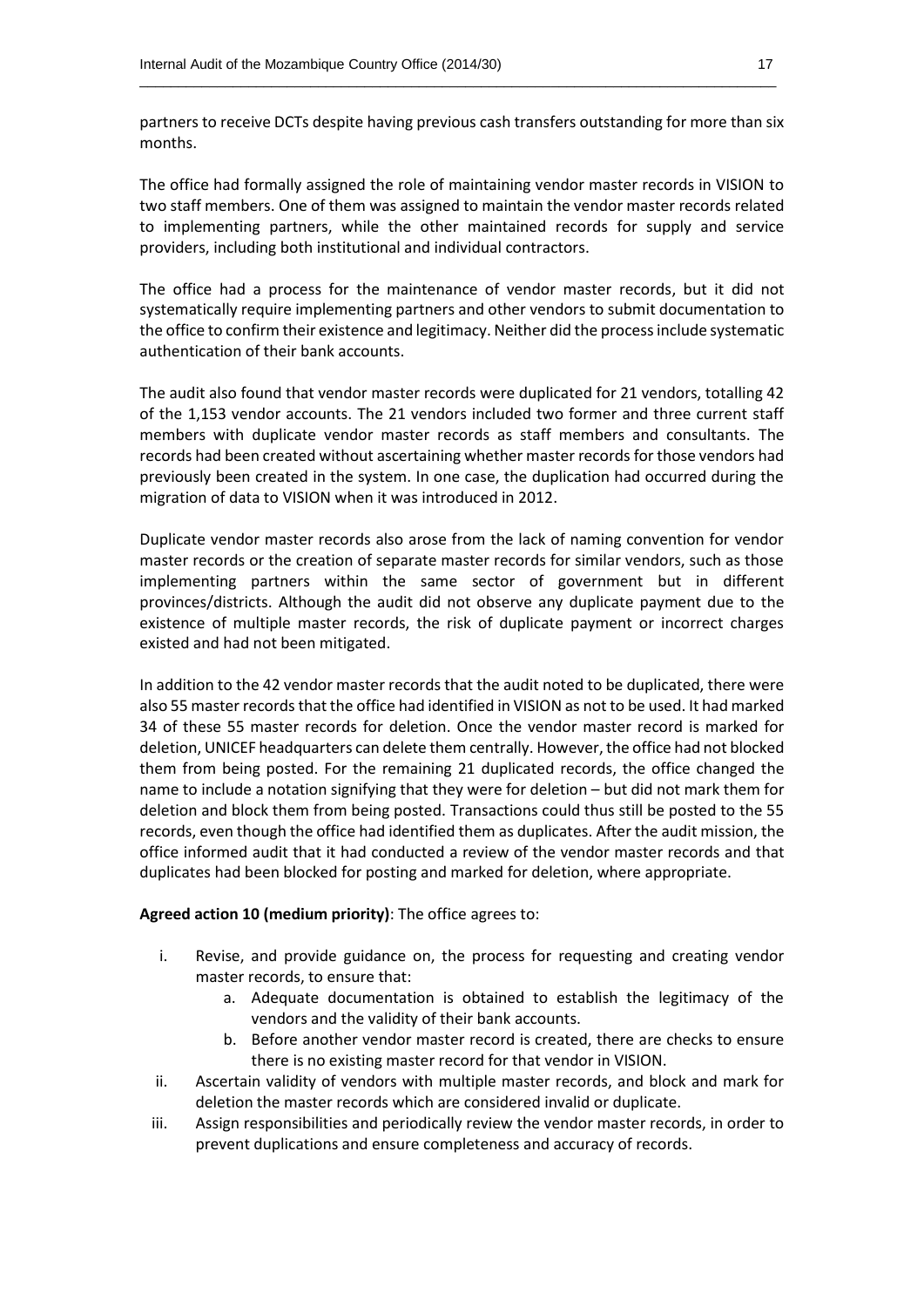Staff responsible for taking action: Chief of Operations Date by which action will be taken: November 2014

#### Management of direct cash transfers

The audit reviewed whether transactions in relation to DCTs were performed accurately, promptly and completely and in accordance with UNICEF financial Regulations and Rules.

\_\_\_\_\_\_\_\_\_\_\_\_\_\_\_\_\_\_\_\_\_\_\_\_\_\_\_\_\_\_\_\_\_\_\_\_\_\_\_\_\_\_\_\_\_\_\_\_\_\_\_\_\_\_\_\_\_\_\_\_\_\_\_\_\_\_\_\_\_\_\_\_\_\_\_\_\_\_\_\_\_\_

*Release of cash transfers:* As stated in an earlier observation (*Alignment of inputs to workplans*, p10 above), the audit reviewed 30 sampled payments of direct cash transfers and noted that the majority of the FACE forms were not properly filled in. In addition to the points noted earlier, the audit also noted that three FACE forms did not state the period of activities for which direct cash transfers were being requested. One was not signed by the representative of the requesting implementing partner. Moreover, in 15 cases, the names of the implementing partners did not tally with vendor master records, particularly the bank account names. In one case, the requested amounts did not accurately add up. The above errors were due to insufficient review by programme staff of the FACE forms before certifying and approving the requests for payment processing.

It was also noted that partners had requested direct cash transfers more frequently than once per quarter. For example, an implementing partner had made 22 instead of six requests during the period January 2013 and 2014 to May. This resulted in a significant number of requests to be processed and released, and reported expenditures to be liquidated, thereby straining the office's staff capacity.

*Alignment with PCAs:* Besides not always being aligned with the AWPs, there was limited assurance that requests for DCTs had been in accordance with the original PCAs. The relevant extracts of the PCAs were not available or attached as supporting documentation, so the approving officer could not have ensured everything agreed with their original authorization,<sup>9</sup> or reviewed the completeness and accuracy of the approved FACE forms before posting them for payment.<sup>10</sup> The verification by the approving officer was also hampered by the improper completion of the FACE forms by the implementing partners (see preceding paragraph). In fact, shortcomings in the exercise of the approval function had resulted in a payment to an NGO of about US\$ 186,000 for activities that were not within the scope of the PCA and therefore not covered by the budget.

*Timeliness of DCTs:* DCTs were not always processed and released on time. The processing of the 30 sampled requests for cash transfers (with an aggregate value of US\$ 7.8 million) took an average of 17 days (ranging from four to 55 days) from the date of receipt of the requests to the release of payments. The protracted processing exacerbated delays already caused by late submission of requests by the implementing partners – an average of 33 days after the planned start dates of the activities. Consequently, only four of the 30 DCTs sampled were provided before the planned start dates of the activities in the workplans. Delays in the release of DCTs could delay implementation of the activities.

*Liquidation of cash transfers:* DCTs are meant to be liquidated within six months of their release. At the time of the audit (June 2014), the office had outstanding (unliquidated) DCTs

**.** 

<sup>&</sup>lt;sup>9</sup> UNICEF Financial and Administrative Policy 1: Internal Controls Supplement 1: Roles (Rev. 1).

<sup>10</sup> UNICEF Financial and Administrative Policy 5: Cash Disbursements Supplement 3 – Cash Transfers (HACT).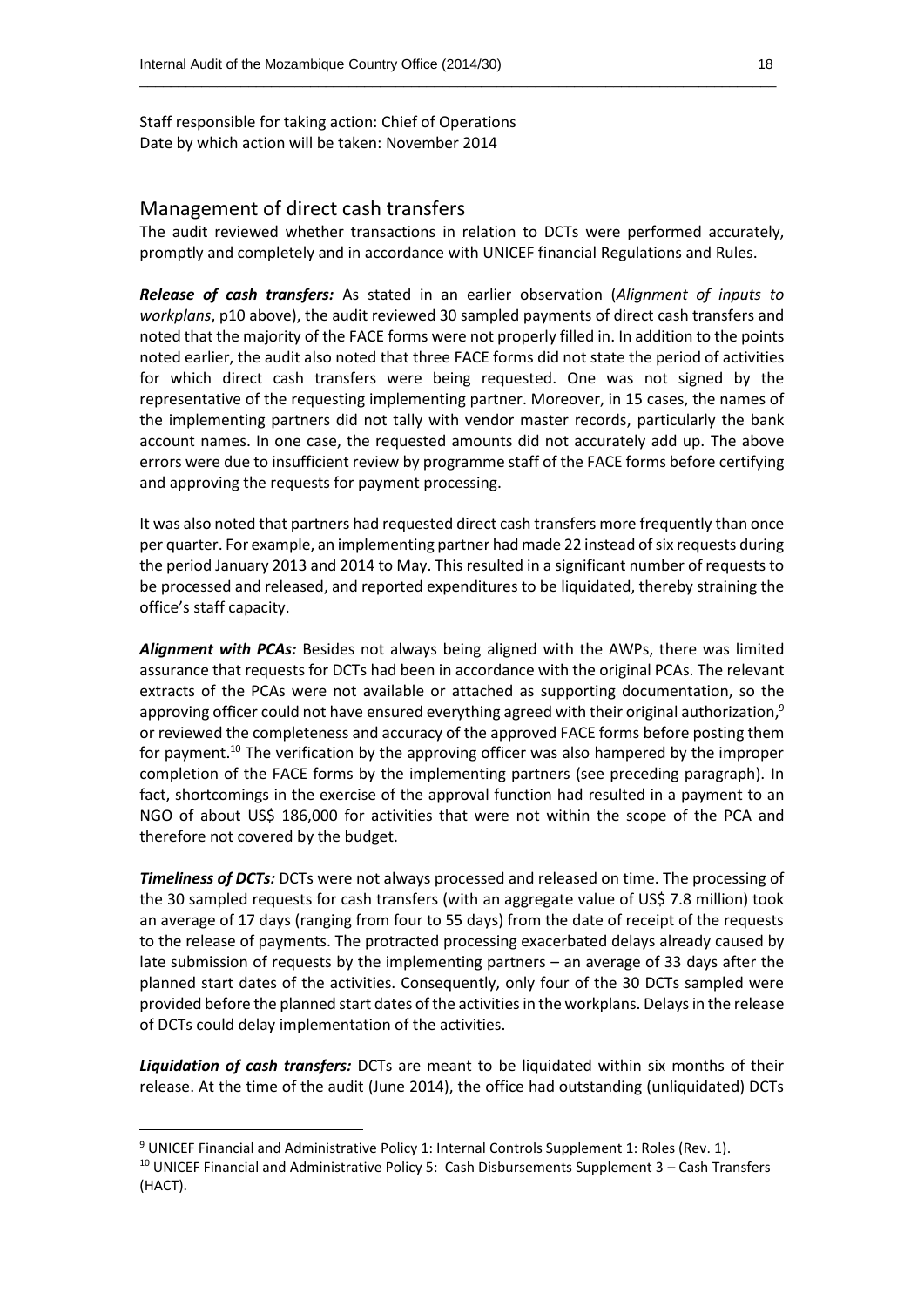worth approximately US\$ 7.8 million. About US\$ 864,000 of this had been outstanding for over six months; of that, about US\$ 111,000 (1.4 percent of the total outstanding DCTs) had remained unliquidated for over nine months. The nine-month figure exceeded the corporate threshold of one percent. Related to this, the audit noted that, when the DCTs were outstanding for almost six months due to delayed implementation, reprogramming was resorted to in order to "reset the aging clock*"* of DCTs. This was not in accordance with Finance and Administrative Policy 5 Supplement 3. Reprogramming may be considered following the completion or cancellation of activities – but not because implementation has been delayed.

\_\_\_\_\_\_\_\_\_\_\_\_\_\_\_\_\_\_\_\_\_\_\_\_\_\_\_\_\_\_\_\_\_\_\_\_\_\_\_\_\_\_\_\_\_\_\_\_\_\_\_\_\_\_\_\_\_\_\_\_\_\_\_\_\_\_\_\_\_\_\_\_\_\_\_\_\_\_\_\_\_\_

The audit reviewed a sample of 10 liquidations of direct cash transfers. It noted that there was limited assurance that the reported activities and expenditures were in accordance with those agreed and authorized. Seven of the 10 sampled liquidation transactions did not include the previous FACE forms and the related budget details against which the expenditure was being reported.

It had taken the office an average of 16 days (in two cases, over 60 days) to approve and verify the liquidations following receipt of the liquidation documents from the implementing partners. The protracted process of approval and verification of reported expenditures also affected subsequent releases, as UNICEF policy is not to release DCTs to implementing partners with previous cash transfers outstanding for over six months.

Following discussions with government and NGO partners, and with the office staff, the audit noted that the shortcomings related to the release and liquidation of cash transfers were generally due to an insufficient training on, and understanding of, the relevant procedures, particularly on the use of the FACE form and the release and liquidation of cash transfers. (See also observations *Harmonized Approach to Cash Transfers*, p11 above, and *Alignment of inputs to workplans*, p10 above).

#### **Agreed action 11 (high priority)**: The office agrees to:

- i. Review and reinforce the processes related to payment and liquidation of cash transfers.
- ii. Set performance targets for timely release and liquidation of cash transfers, and for processing of payments.
- iii. Train both the office and implementing partner staff on the correct procedures for the liquidation of direct cash transfers (see also agreed action 5.i, p10 above).

Staff responsible for taking action: Deputy Representative/HACT Focal Point Date by which action will be taken: December 2014

#### Human resources management

Country offices are expected to ensure that staff have adequate capacity, knowledge and skills required to support the implementation of the country programme and achievement of planned results. Executive directive CF/EXD/2009-008 sets out the provisions for the selection of staff members, with the aim of placing the right person in the right job in the quickest possible time.

*Recruitment process:* The office had established a work process on recruitment and completed the recruitment of 24 positions (19 international and five national posts) between 2013 and 2014.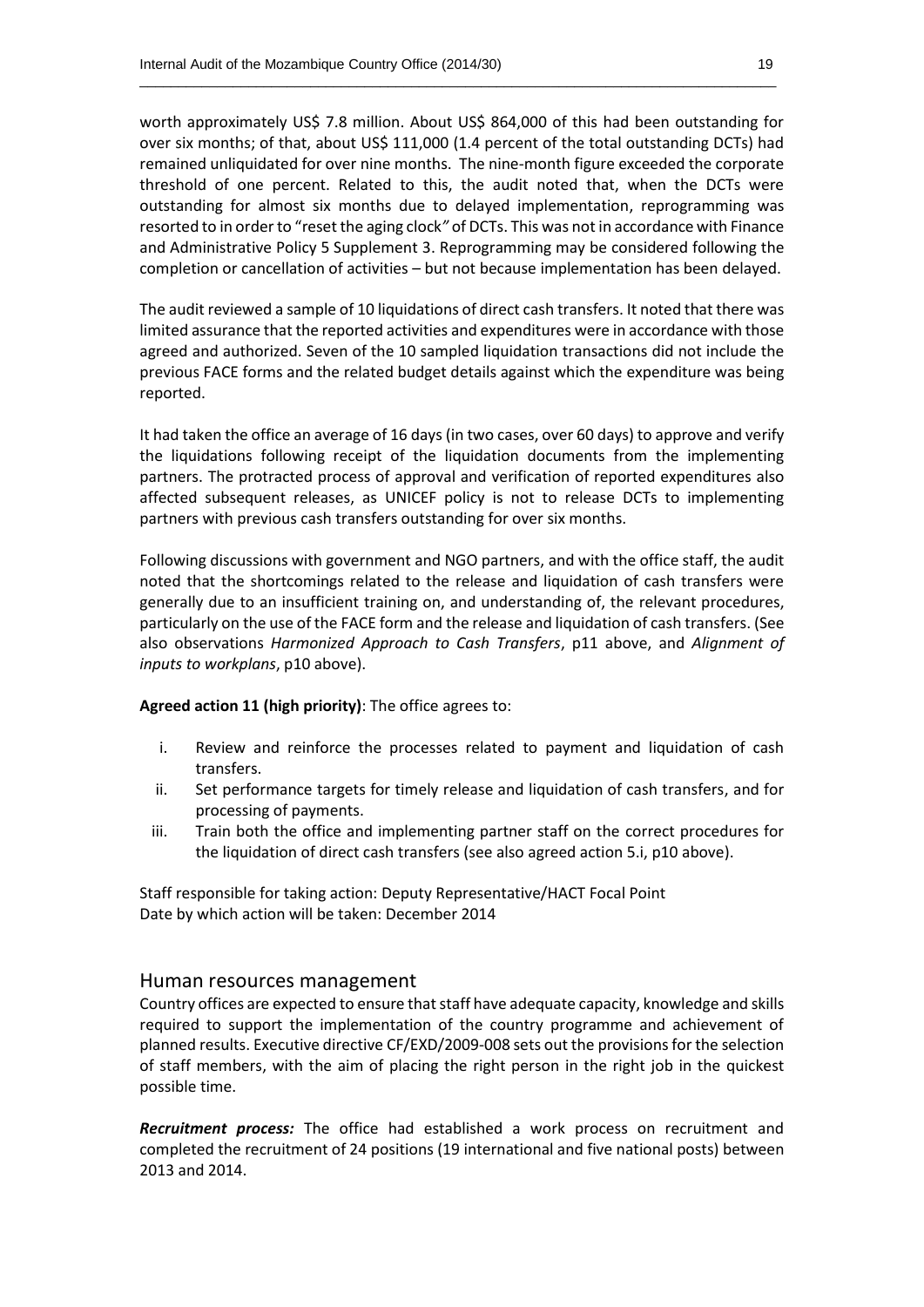The audit reviewed the timeliness of recruitment for 11 of the international posts filled during the period under review and noted that it took the Division of Human Resources (DHR) in NYHQ an average of one month from the closing date to provide the country office with the lists of candidates that met the minimum qualifications. (The delay ranged from five days to more than three and half months.) It also took DHR an average of another month (ranging from four days to more than three months) to issue the offer letter from the time the country office had identified the recommended candidate.

\_\_\_\_\_\_\_\_\_\_\_\_\_\_\_\_\_\_\_\_\_\_\_\_\_\_\_\_\_\_\_\_\_\_\_\_\_\_\_\_\_\_\_\_\_\_\_\_\_\_\_\_\_\_\_\_\_\_\_\_\_\_\_\_\_\_\_\_\_\_\_\_\_\_\_\_\_\_\_\_\_\_

*Local Learning and Training committee (LLTC):* The office had established an LLTC to manage the preparation of annual learning and training plan, in coordination with the management and human resources unit. The audit noted that there was a lack of linkage between the office's 2014 training plan and staff members' development outputs in their Performance Appraisal System (PAS) or electronic PAS (ePAS).

The training plan was developed and completed prior to the completion of individual key assignments and development needs through PAS/ePAS. The office explained that it had to do this, since the regional office set a deadline of February 2014 for the submission of the office's training plan, while the organizational deadline for the completion of the PAS/ePAS was May 2014. The regional office, during the audit exit meeting, explained that the February deadline was necessary, as it needed to consolidate the inputs from all the country offices and develop the regional training plan for the year. It had encouraged the country office to complete individual key assignments and development needs ahead of the organizational deadline for the PAS/ePAS.

*Dependency allowance:* Audit review found that four staff members (national staff) were being paid dependency allowance for children who were not eligible according to UNICEF guidance (CF/AI/2001-003). The children were over the age limit of 21 (one was 24). The office indicated that it had initiated recovery of the overpayments from the staff members' payrolls. The amount of the overpayments was being established by the office at the time of the audit.

**Agreed action 12 (medium priority)**: The Division of Human Resources agrees to review its recruitment process and identify the bottlenecks and constraints to ensure faster production of shortlists for international posts in the country office, and faster issue of related offer letters. It also agrees to review the performance targets for each step involved in the recruitment process, including the shortlisting of candidates and issue of offer letters.

Staff responsible for taking action: Chief, Mobility & Staffing Section/Chief, Regular Recruitment Section

Date by which action will be taken: First quarter 2015

#### **Agreed action 13 (medium priority)**: The office agrees to:

- i. Complete performance appraisals in a timely fashion and in conjunction with finalisation of the office's annual learning and training plan, to ensure that the plan reflects staff members' development needs as identified during the performance appraisal.
- ii. Review the provision of dependency allowances to staff members and ensure that they are provided in accordance with CF/AI/2001-003, and recover from staff members any dependency benefits that were paid in excess of their entitlements.
- iii. Periodically monitor dependency benefits and keep staff members aware of the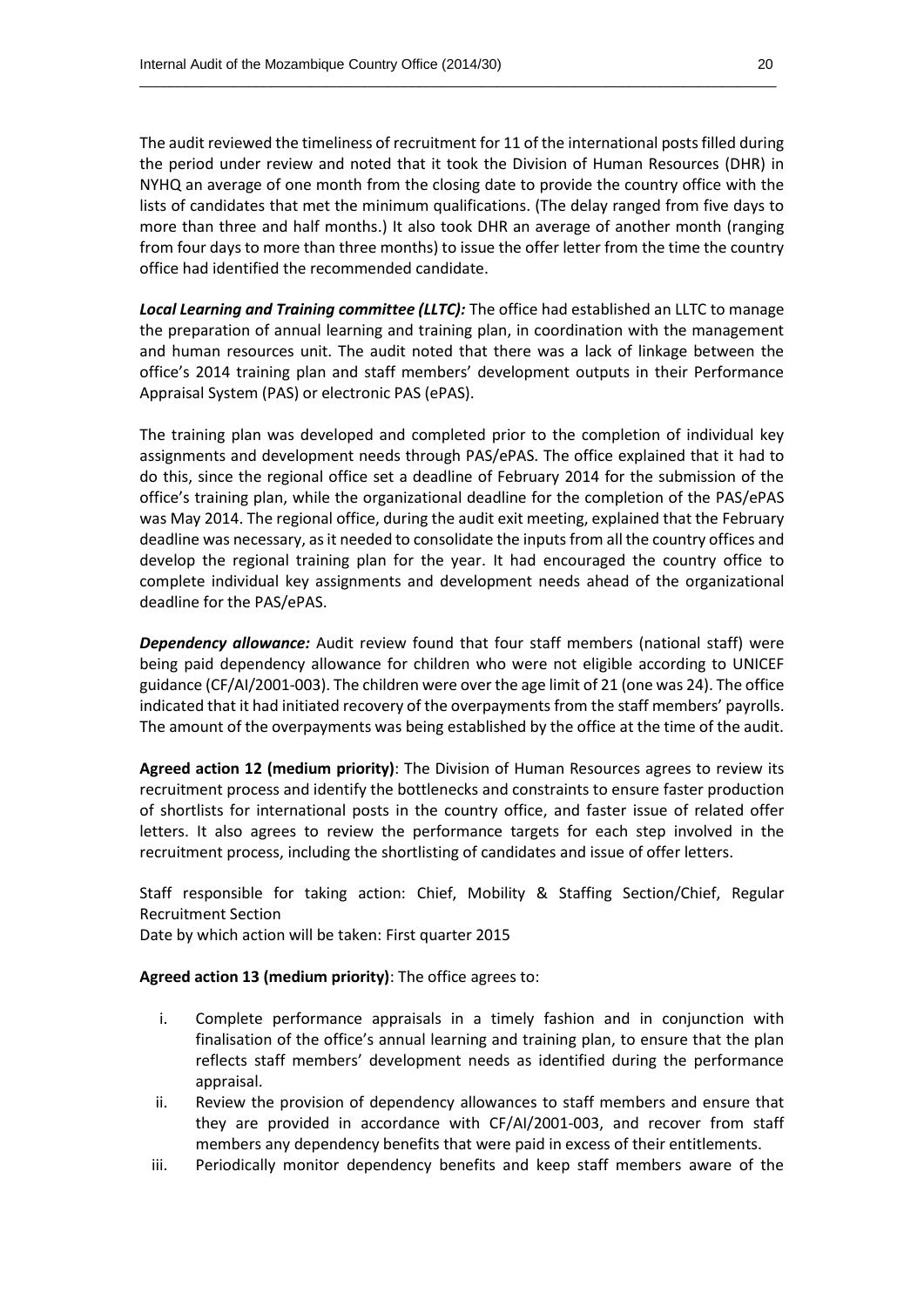current policy on them.

Staff responsible for taking action: Representative/HR Specialist Date by which action will be taken: December 2014

#### Management of programme supplies

Country offices are responsible for establishing effective controls and procedures for warehouse and inventory management. These are expected to include independent physical count of inventory, inventory reporting, recording of receipt of goods, and authorization of their issue.

\_\_\_\_\_\_\_\_\_\_\_\_\_\_\_\_\_\_\_\_\_\_\_\_\_\_\_\_\_\_\_\_\_\_\_\_\_\_\_\_\_\_\_\_\_\_\_\_\_\_\_\_\_\_\_\_\_\_\_\_\_\_\_\_\_\_\_\_\_\_\_\_\_\_\_\_\_\_\_\_\_\_

The office maintained programme supplies in World Food Programme-managed warehouses in Beira and Maputo. It had completed a physical inventory count of the supplies in December 2013. As of the audit (June 2014), the value of programme supplies in the warehouses was US\$ 815,000. The audit visited the main warehouse in Maputo, which had about 60 percent of the total supplies (US\$ 485,000). It noted the following:

*Intent of the supplies*: Supplies worth US\$ 193,000 (about 24 percent of the total supplies) were recorded in VISION as direct delivery (DDEL). DDEL refers to supplies that are meant to be delivered directly to the implementing partners and would not normally be stored in the warehouse. However, more than half of these supplies classed as DDEL had been sitting in the warehouse for over a year. The office indicated that the supplies were intended for prepositioning rather than for direct delivery to implementing partners. It explained that the correct identifier for prepositioned supplies of this type (PPOS) was not available at the start of VISION in 2012. However, it acknowledged that the identifier of intent for the supplies in the warehouse should have been updated.

*Pre-delivery inspection:* Contrary to the office's own standard operating procedures, no predelivery inspection was conducted on six of the eight procurement actions sampled by the audit that required such inspection. The supplies involved were printed materials, kits and furniture with values ranging from US\$ 40,000 to about US\$ 122,000. This increased the risk that the supplies were not in accordance with specifications.

*Supplies with supplier*: The audit was unable to confirm the physical existence of supplies of Certeza (a water-treatment product) with a value of US\$ 18,356. The supplies were recorded in the VISION as delivered to the warehouse in June 2013 and stored in a virtual "open area" location of the warehouse. Although the supplies of the product had been paid for, they were in reality not in the warehouse. The office explained that it had agreed with the supplier that the latter would deliver the stock only when the need arose. Meanwhile, the office had no physical control over the supplies.

**Agreed action 14 (medium priority)**: The office agrees to:

- i. Review the intent code in VISION of supplies in the warehouse and ensure that it reflects the actual planned use.
- ii. Ensure pre-delivery inspections are carried out as appropriate.
- iii. Consider concluding a long-term arrangement with the supplier of Certeza watertreatment products, instead of paying for supplies over which the office has no physical control.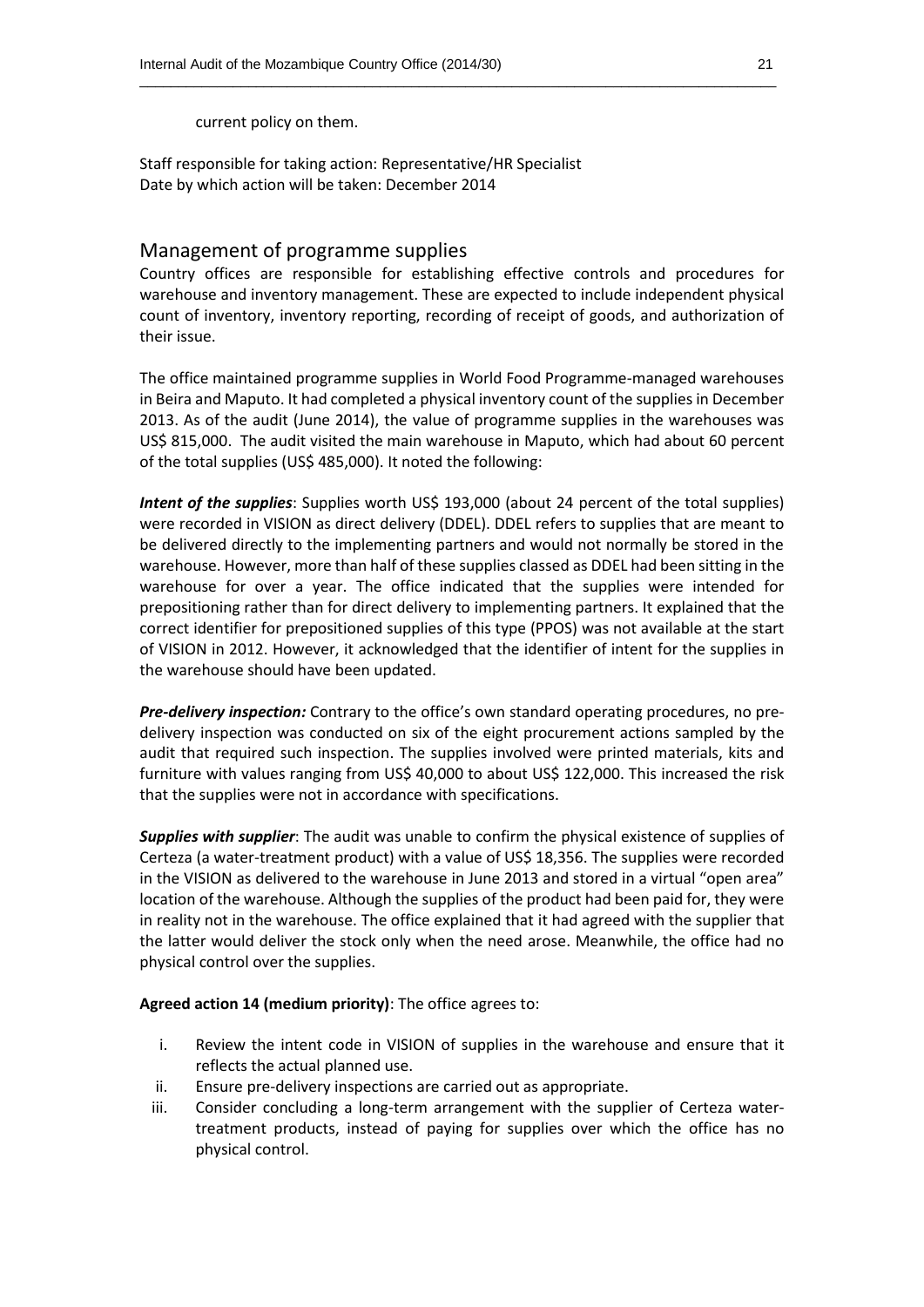Staff responsible for taking action: Supply & Logistics Manager Date by which action will be taken: October 2014

#### Access to information and communication technology (ICT) resources

\_\_\_\_\_\_\_\_\_\_\_\_\_\_\_\_\_\_\_\_\_\_\_\_\_\_\_\_\_\_\_\_\_\_\_\_\_\_\_\_\_\_\_\_\_\_\_\_\_\_\_\_\_\_\_\_\_\_\_\_\_\_\_\_\_\_\_\_\_\_\_\_\_\_\_\_\_\_\_\_\_\_

The office had a procedure for providing users with access to core UNICEF ICT resources, such as the network, email, Intranet and VISION transaction management system components. It had correctly assigned the human resources unit to initiate the provisioning of access to ICT resources, since the unit maintained employment records of staff members and consultants.

However, a review of the access of all 133 ICT users in Mozambique country office at the time of the audit noted that 18 of them had access to the ICT resources beyond their contract expiry dates. On the other hand, 39 users had their access rights set to expire before their contracts. Also, the names of 56 staff members registered as system users were not consistent with their names as written in their employment contracts. These errors were caused by weak oversight by both the country office and by Information Technology Solutions and Services (ITSS).

The inconsistencies in staff members' names and expiry of access rights *vis-à-vis* their employment contracts might have been avoided if a systematic link had been established between the issue of employment contracts (including amendments) and the provisioning and deprovisioning of ICT access rights.

**Agreed action 15 (medium priority)**: The office agrees to:

- i. Review the accuracy of the names of users, together with their respective contract expiry dates, and ensure that they are appropriately registered in VISION and in the system for provisioning and de-provisioning of access to ICT resources.
- ii. Establish a periodic review of the validity of the users' access rights to ICT resources to ensure that they are consistent with the expiry dates of their contracts.

Staff responsible for taking action: ICT Specialist Date by which action will be taken: November 2014

**Agreed action 16 (medium priority):** Information Technology Solutions and Services (ITSS) agrees to institute, in consultation with Division of Human Resources, a systematic linkage between the issue of employment contracts including amendments in VISION and the provisioning and deprovisioning of ICT access rights in the Active Directory, in order to ensure consistency of the staff members' names and synchronization of ICT access expiry dates with employment contracts.

Staff responsible for taking action: ITSS project lead and coordinator/DHR, businessfocal point Date by which action will be taken: July 2015

#### Operations support: Conclusion

Based on the audit work performed, OIAI concluded at the end of the audit that, subject to implementation of the agreed actions described, the controls and processes over operations support, as defined above, were generally established and functioning during the period under audit.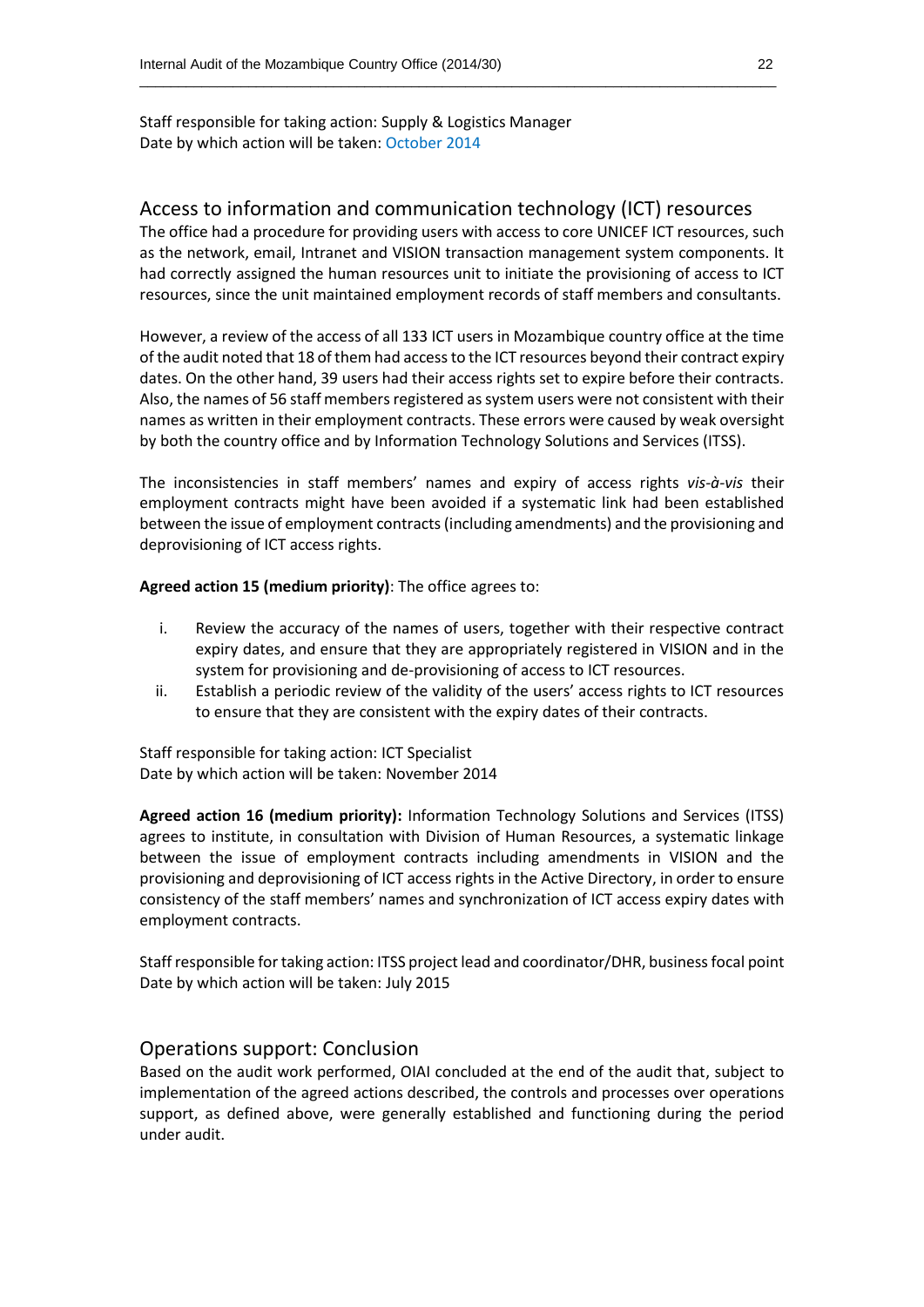# Annex A: Methodology, and definitions of priorities and conclusions

\_\_\_\_\_\_\_\_\_\_\_\_\_\_\_\_\_\_\_\_\_\_\_\_\_\_\_\_\_\_\_\_\_\_\_\_\_\_\_\_\_\_\_\_\_\_\_\_\_\_\_\_\_\_\_\_\_\_\_\_\_\_\_\_\_\_\_\_\_\_\_\_\_\_\_\_\_\_\_\_\_\_

The audit team used a combination of methods, including interviews, document reviews, testing samples of transactions. It also visited UNICEF locations and supported programme activities. The audit compared actual controls, governance and risk management practices found in the office against UNICEF policies, procedures and contractual arrangements.

OIAI is firmly committed to working with auditees and helping them to strengthen their internal controls, governance and risk management practices in the way that is most practical for them. With support from the relevant regional office, the country office reviews and comments upon a draft report before the departure of the audit team. The Representative and their staff then work with the audit team on agreed action plans to address the observations. These plans are presented in the report together with the observations they address. OIAI follows up on these actions, and reports quarterly to management on the extent to which they have been implemented. When appropriate, OIAI may agree an action with, or address a recommendation to, an office other than the auditee's (for example, a regional office or HQ division).

The audit looks for areas where internal controls can be strengthened to reduce exposure to fraud or irregularities. It is not looking for fraud itself. This is consistent with normal practices. However, UNICEF's auditors will consider any suspected fraud or mismanagement reported before or during an audit, and will ensure that the relevant bodies are informed. This may include asking the Investigations section to take action if appropriate.

The audit was conducted in accordance with the International Standards for the Professional Practice of Internal Auditing of the Institute of Internal Auditors. OIAI also followed the reporting standards of International Organization of Supreme Audit Institutions.

## Priorities attached to agreed actions

- **High:** Action is considered imperative to ensure that the audited entity is not exposed to high risks. Failure to take action could result in major consequences and issues.
- **Medium:** Action is considered necessary to avoid exposure to significant risks. Failure to take action could result in significant consequences.
- **Low:** Action is considered desirable and should result in enhanced control or better value for money. Low-priority actions, if any, are agreed with the countryoffice management but are not included in the final report.

### Conclusions

The conclusions presented at the end of each audit area fall into four categories: